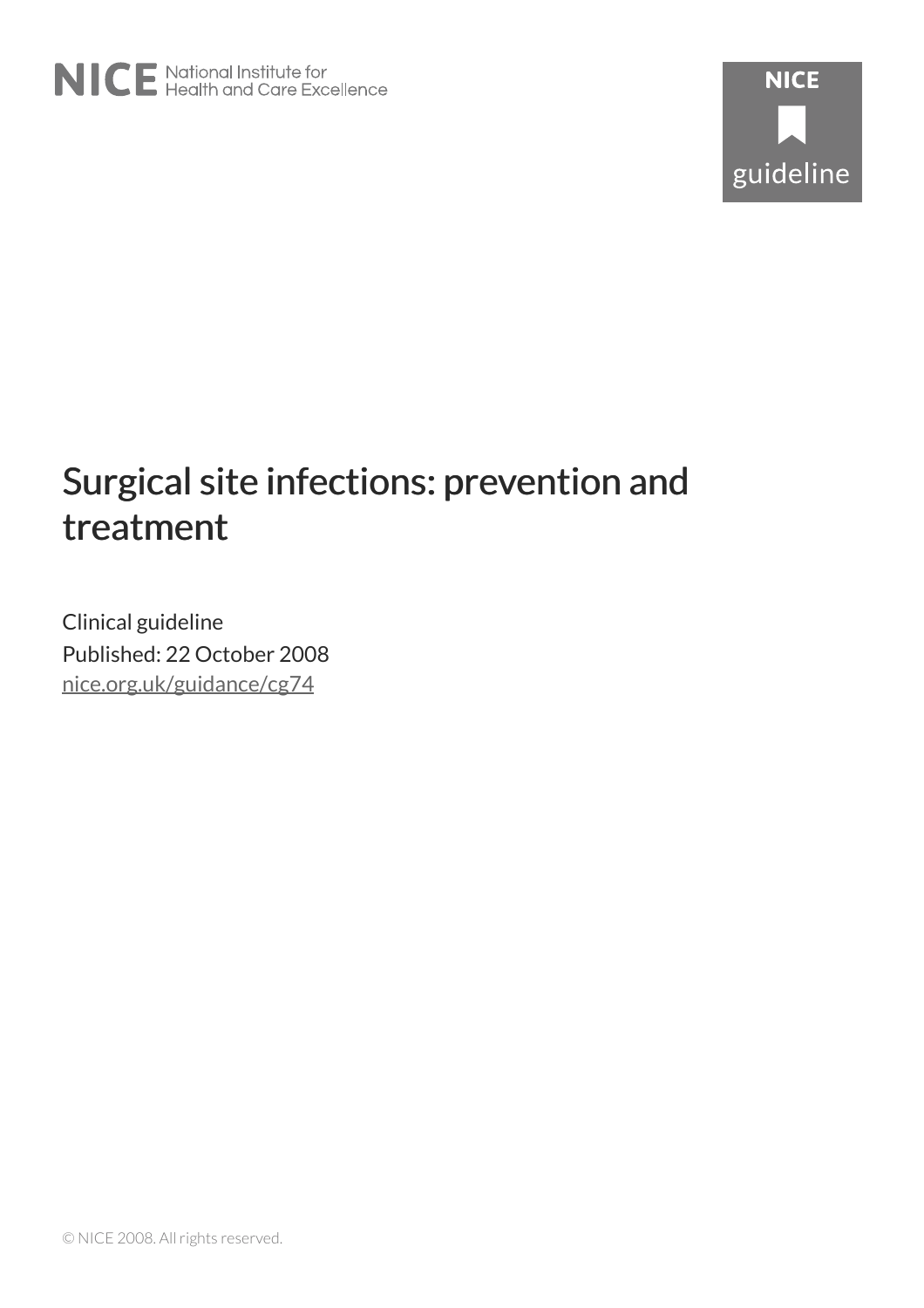# Your responsibility

The recommendations in this guideline represent the view of NICE, arrived at after careful consideration of the evidence available. When exercising their judgement, professionals are expected to take this guideline fully into account, alongside the individual needs, preferences and values of their patients or service users. The application of the recommendations in this guideline are not mandatory and the guideline does not override the responsibility of healthcare professionals to make decisions appropriate to the circumstances of the individual patient, in consultation with the patient and/or their carer or guardian.

Local commissioners and/or providers have a responsibility to enable the guideline to be applied when individual health professionals and their patients or service users wish to use it. They should do so in the context of local and national priorities for funding and developing services, and in light of their duties to have due regard to the need to eliminate unlawful discrimination, to advance equality of opportunity and to reduce health inequalities. Nothing in this guideline should be interpreted in a way that would be inconsistent with compliance with those duties.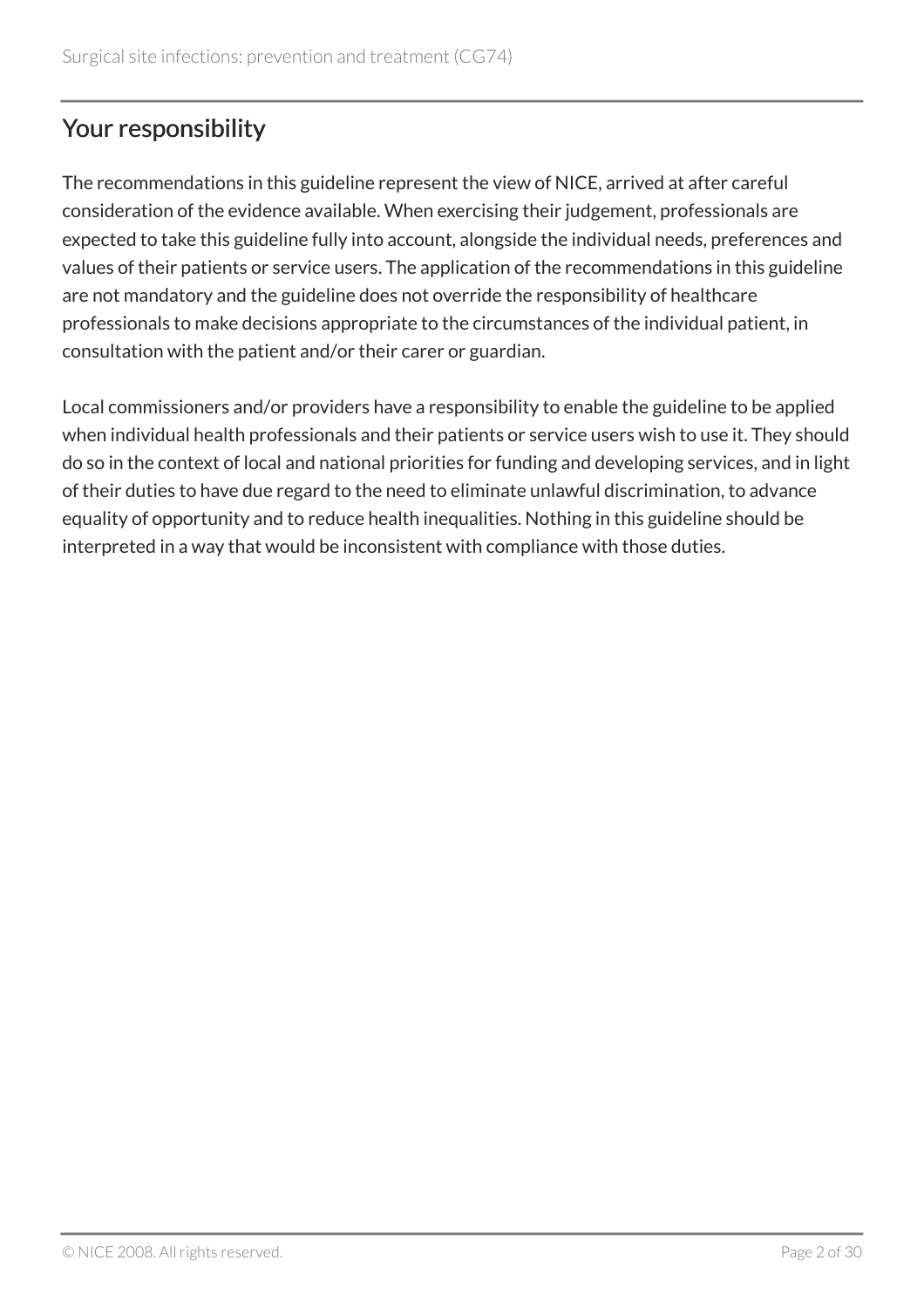# Contents

| $\overline{4}$ |         |  |  |
|----------------|---------|--|--|
| 6              |         |  |  |
|                |         |  |  |
|                |         |  |  |
|                | $\circ$ |  |  |
|                | 9       |  |  |
|                | 11      |  |  |
|                | 13      |  |  |
|                |         |  |  |
|                | 17      |  |  |
|                | 18      |  |  |
|                | 18      |  |  |
|                | 18      |  |  |
|                | 19      |  |  |
|                | 20      |  |  |
|                | 20      |  |  |
|                | 21      |  |  |
|                | 21      |  |  |
|                | 21      |  |  |
|                | 22      |  |  |
|                | 23      |  |  |
| 24             |         |  |  |
| 26             |         |  |  |
| 27             |         |  |  |
| 29             |         |  |  |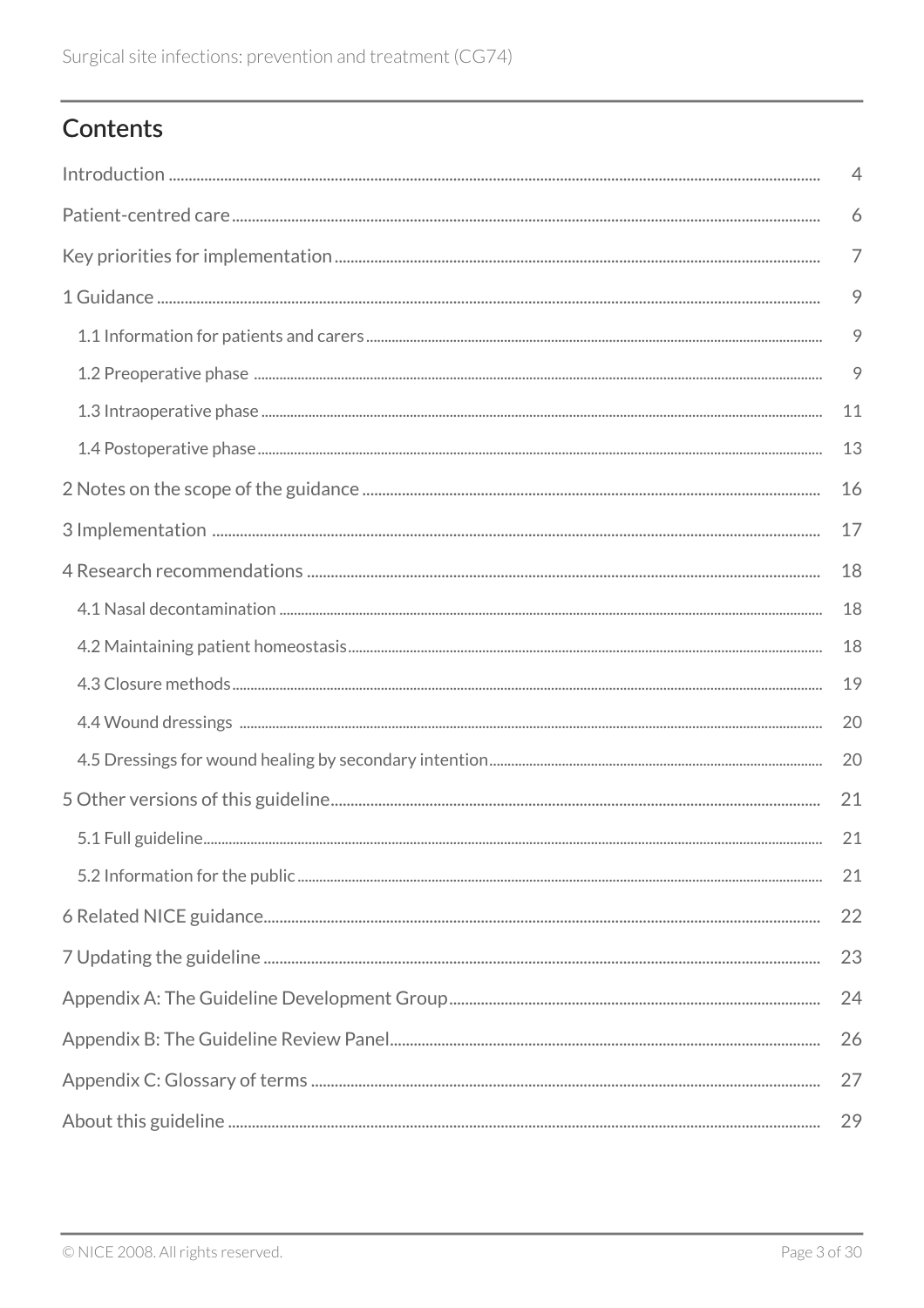This guideline replaces TA24.

### <span id="page-3-0"></span>Introduction

This guideline updates and replaces NICE technology appraisal guidance 24 (published April 2001).

Surgical site infection is a type of healthcare-associated infection in which a wound infection occurs after an invasive (surgical) procedure. Other types of healthcare-associated infections that mainly affect surgical patients are postoperative respiratory and urinary tract infections, bacteraemias (including methicillin-resistant *Staphylococcus aureus*infections and intravascular cannula infections) and antibiotic-related diarrhoeas (particularly *Clostridium difficile* enteritis). Surgical site infections have been shown to compose up to 20% of all of healthcare-associated infections. At least 5% of patients undergoing a surgical procedure develop a surgical site infection.

A surgical site infection may range from a spontaneously limited wound discharge within 7–10 days of an operation to a life-threatening postoperative complication, such as a sternal infection after open heart surgery. Most surgical site infections are caused by contamination of an incision with microorganisms from the patient's own body during surgery. Infection caused by microorganisms from an outside source following surgery is less common. The majority of surgical site infections are preventable. Measures can be taken in the pre-, intra- and postoperative phases of care to reduce risk of infection.

Surgical site infections can have a significant effect on quality of life for the patient. They are associated with considerable morbidity and extended hospital stay. In addition, surgical site infections result in a considerable financial burden to healthcare providers. Advances in surgery and anaesthesia have resulted in patients who are at greater risk of surgical site infections being considered for surgery. In addition, increased numbers of infections are now being seen in primary care because patients are allowed home earlier following day case and fast-track surgery.

The guideline makes recommendations for prevention and management of surgical site infections based on rigorous evaluation of the best available published evidence.

The guideline will assume that prescribers will use a drug's summary of product characteristics to inform their decisions for individual patients. In addition, published identified characteristics of appropriate interactive dressings and antimicrobial products should be considered before use, and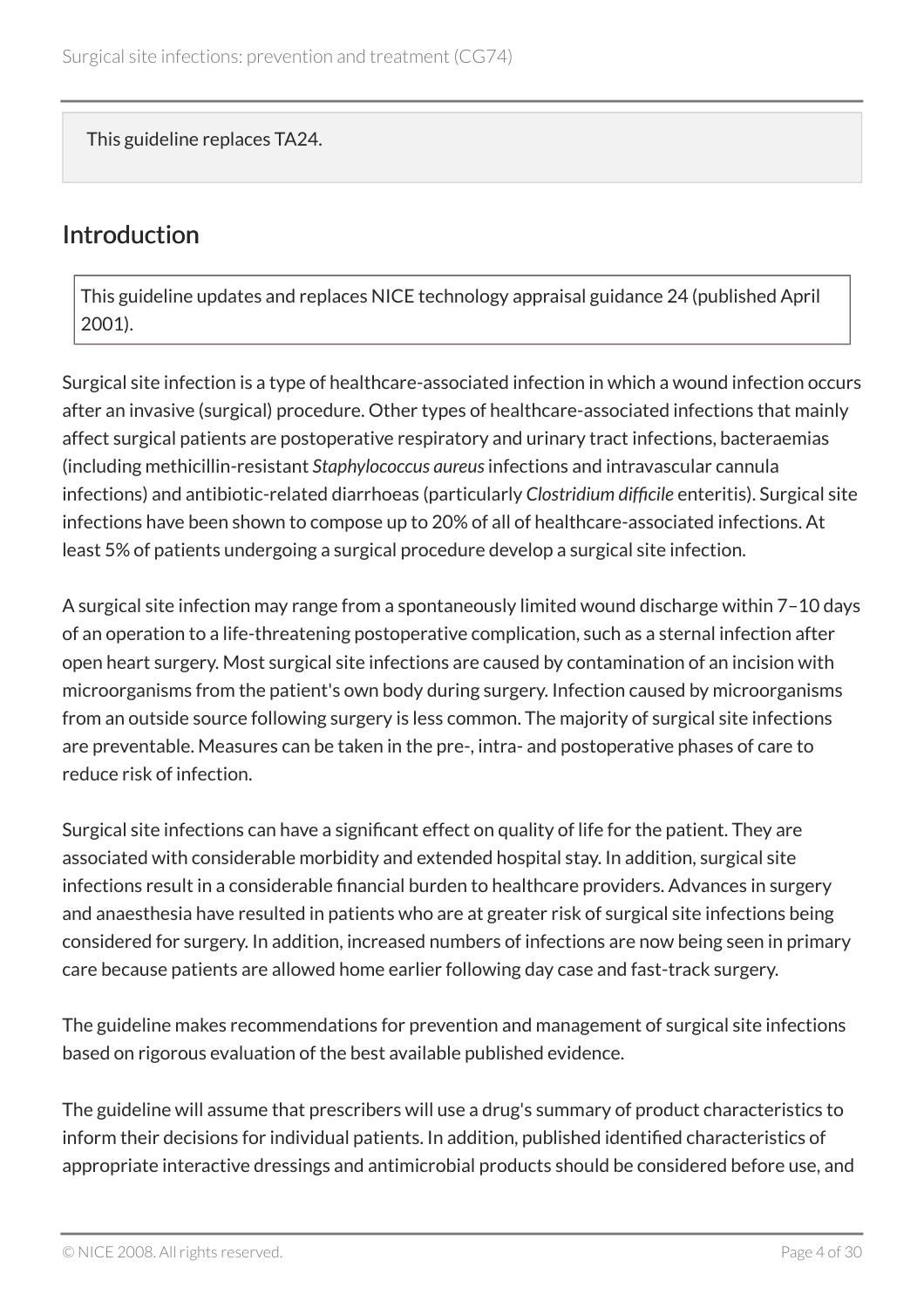local formularies and guidelines based on local microbial resistance patterns should be used to inform choice of antibiotics.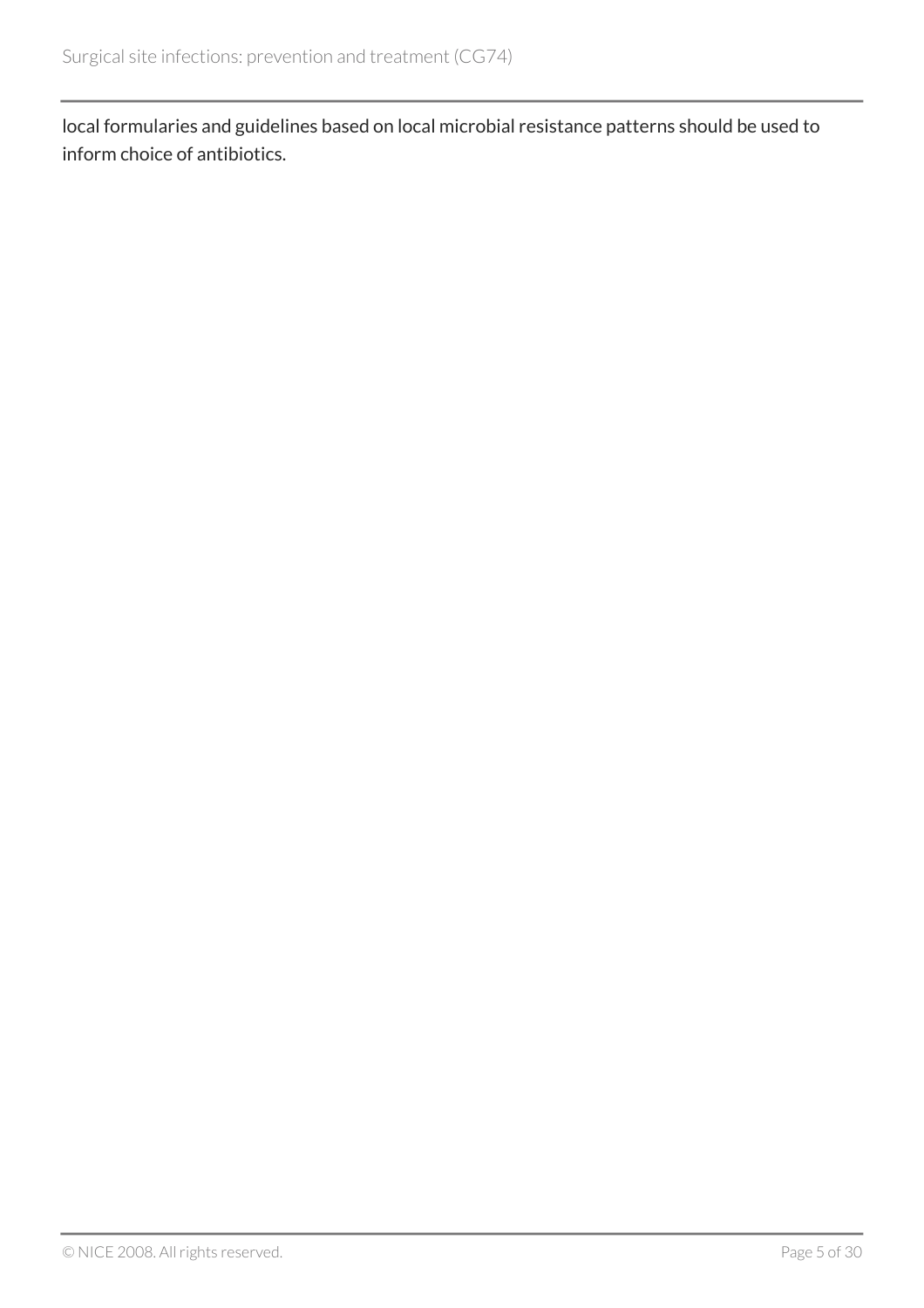### <span id="page-5-0"></span>Patient-centred care

This guideline offers best practice advice on the care of adults and children to prevent and treat surgical site infection.

Treatment and care should take into account patients' needs and preferences. People with, or at risk of, surgical site infections should have the opportunity to make informed decisions about their care, in partnership with their healthcare professionals. If patients do not have the capacity to make decisions, healthcare professionals should follow the [Department of Health's advice on](http://www.dh.gov.uk/en/DH_103643) [consent](http://www.dh.gov.uk/en/DH_103643) and the [code of practice that accompanies the Mental Capacity Act](http://www.justice.gov.uk/protecting-the-vulnerable/mental-capacity-act). In Wales, healthcare professionals should follow [advice on consent from the Welsh Government.](http://www.wales.nhs.uk/consent)

If the patient is under 16, healthcare professionals should follow the guidelines in the Department of Health's '[Seeking consent: working with children](http://www.dh.gov.uk/en/Publicationsandstatistics/Publications/PublicationsPolicyAndGuidance/DH_4007005)'.

Good communication between healthcare professionals and patients is essential. It should be supported by evidence-based written information tailored to the patient's needs. Treatment and care, and the information patients are given about it, should be culturally appropriate. It should also be accessible to people with additional needs such as those with a physical, sensory or learning disability, and to people who do not speak or read English.

If the patient agrees, families and carers should have the opportunity to be involved in decisions about their care.

Families and carers should also be given the information and support they need.

Care of young people in transition between paediatric and adult services should be planned and managed according to the best practice guidance described in ['Transition: getting it right for young](http://www.dh.gov.uk/) [people'.](http://www.dh.gov.uk/)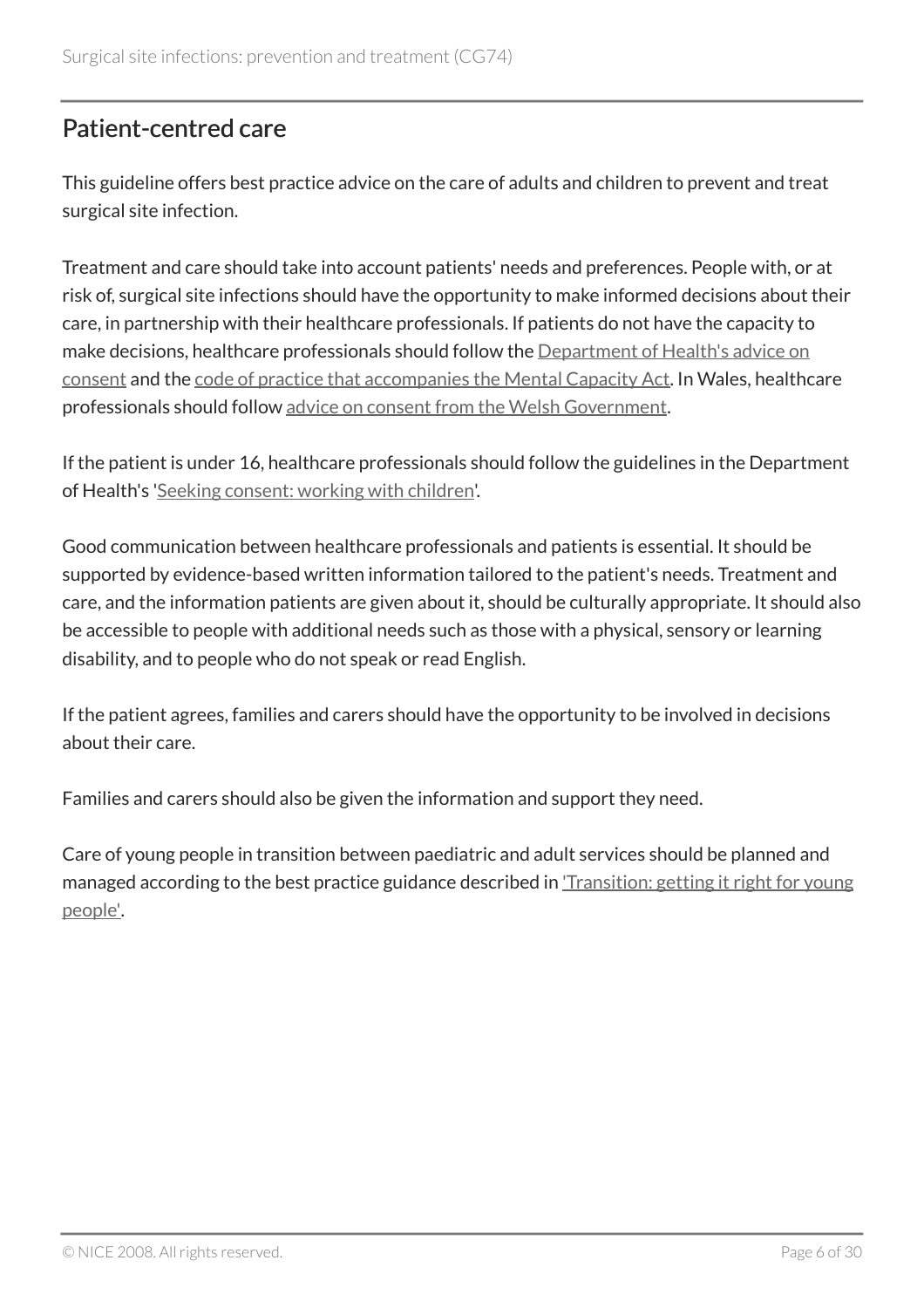# <span id="page-6-0"></span>Key priorities for implementation

#### Information for patients and carers

Offer patients and carers clear, consistent information and advice throughout all stages of their care. This should include the risks of surgical site infections, what is being done to reduce them and how they are managed.

#### Preoperative phase

- Do not use hair removal routinely to reduce the risk of surgical site infection.
- If hair has to be removed, use electric clippers with a single-use head on the day of surgery. Do not use razors for hair removal, because they increase the risk of surgical site infection.
- Give antibiotic prophylaxis to patients before:
	- clean surgery involving the placement of a prosthesis or implant
	- clean-contaminated surgery
	- contaminated surgery.
- Do not use antibiotic prophylaxis routinely for clean non-prosthetic uncomplicated surgery.
- Use the local antibiotic formulary and always consider potential adverse effects when choosing specific antibiotics for prophylaxis.
- Consider giving a single dose of antibiotic prophylaxis intravenously on starting anaesthesia. However, give prophylaxis earlier for operations in which a tourniquet is used.

### Intraoperative phase

- Prepare the skin at the surgical site immediately before incision using an antiseptic (aqueous or alcohol-based) preparation: povidone-iodine or chlorhexidine are most suitable.
- Cover surgical incisions with an appropriate interactive dressing at the end of the operation.

### Postoperative phase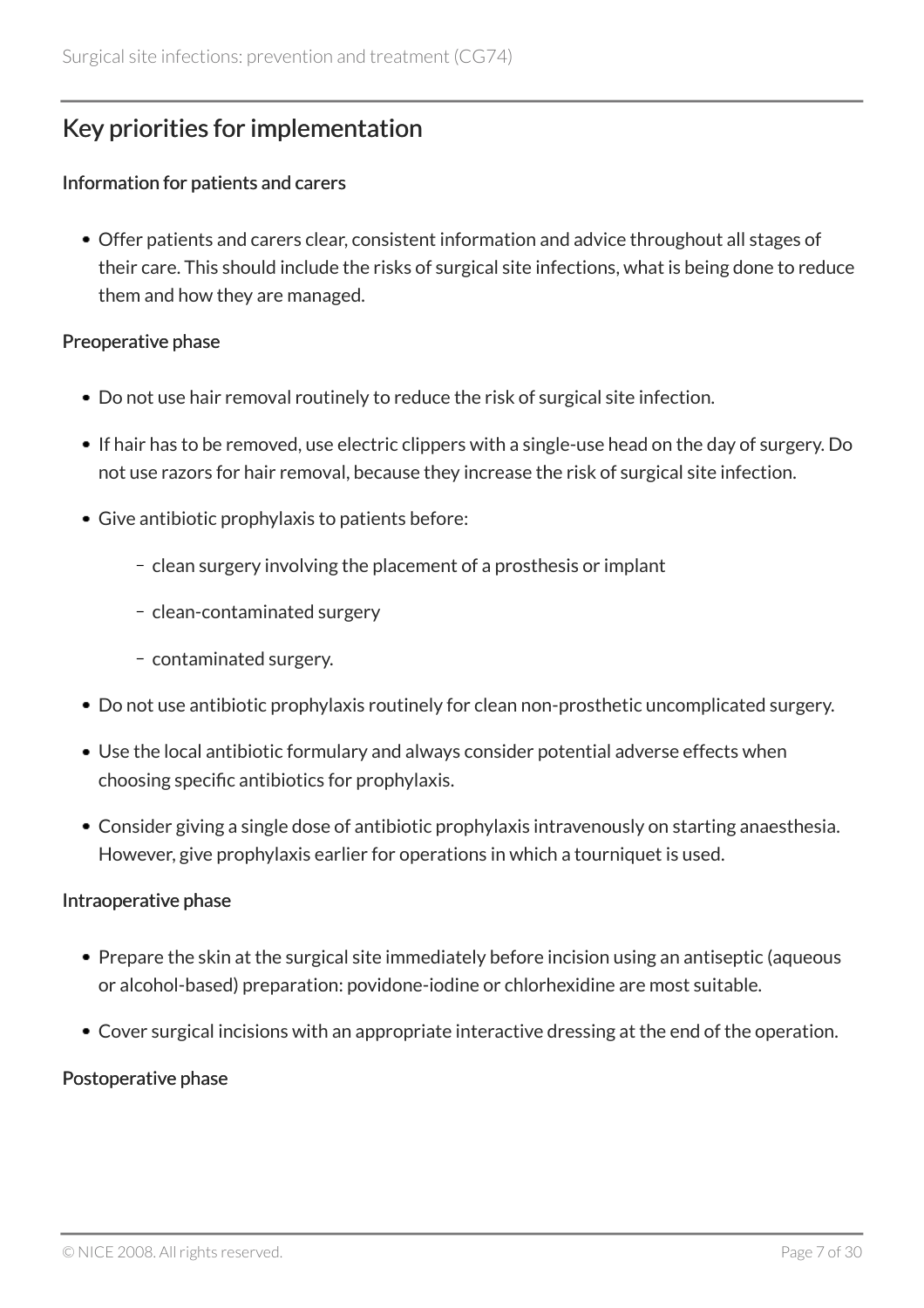Refer to a tissue viability nurse (or another healthcare professional with tissue viability expertise) for advice on appropriate dressings for the management of surgical wounds that are healing by secondary intention.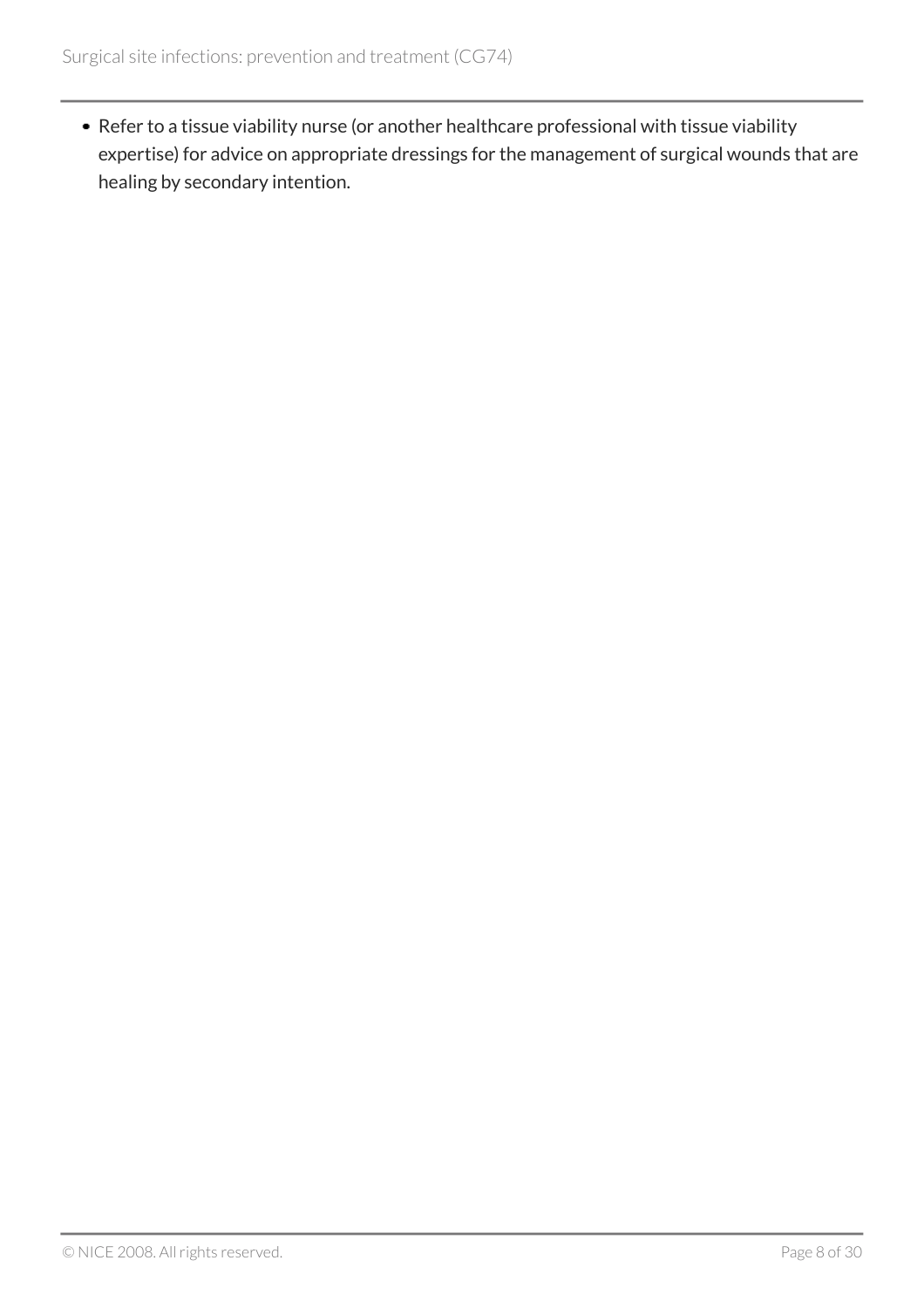### <span id="page-8-0"></span>1 Guidance

The following guidance is based on the best available evidence. The <u>[full guideline](http://www.nice.org.uk/guidance/cg74/evidence)</u> gives details of the methods and the evidence used to develop the guidance.

### <span id="page-8-1"></span>*1.1 Information for patients and carers*

- 1.1.1 Offer patients and carers clear, consistent information and advice throughout all stages of their care. This should include the risks of surgical site infections, what is being done to reduce them and how they are managed.
- 1.1.2 Offer patients and carers information and advice on how to care for their wound after discharge.
- 1.1.3 Offer patients and carers information and advice about how to recognise a surgical site infection and who to contact if they are concerned. Use an integrated care pathway for healthcare-associated infections to help communicate this information to both patients and all those involved in their care after discharge.
- 1.1.4 Always inform patients after their operation if they have been given antibiotics.

### <span id="page-8-2"></span>*1.2 Preoperative phase*

### Preoperative showering

1.2.1 Advise patients to shower or have a bath (or help patients to shower, bath or bed bath) using soap, either the day before, or on the day of, surgery.

### Hair removal

- 1.2.2 Do not use hair removal routinely to reduce the risk of surgical site infection.
- 1.2.3 If hair has to be removed, use electric clippers with a single-use head on the day of surgery. Do not use razors for hair removal, because they increase the risk of surgical site infection.

#### Patient theatre wear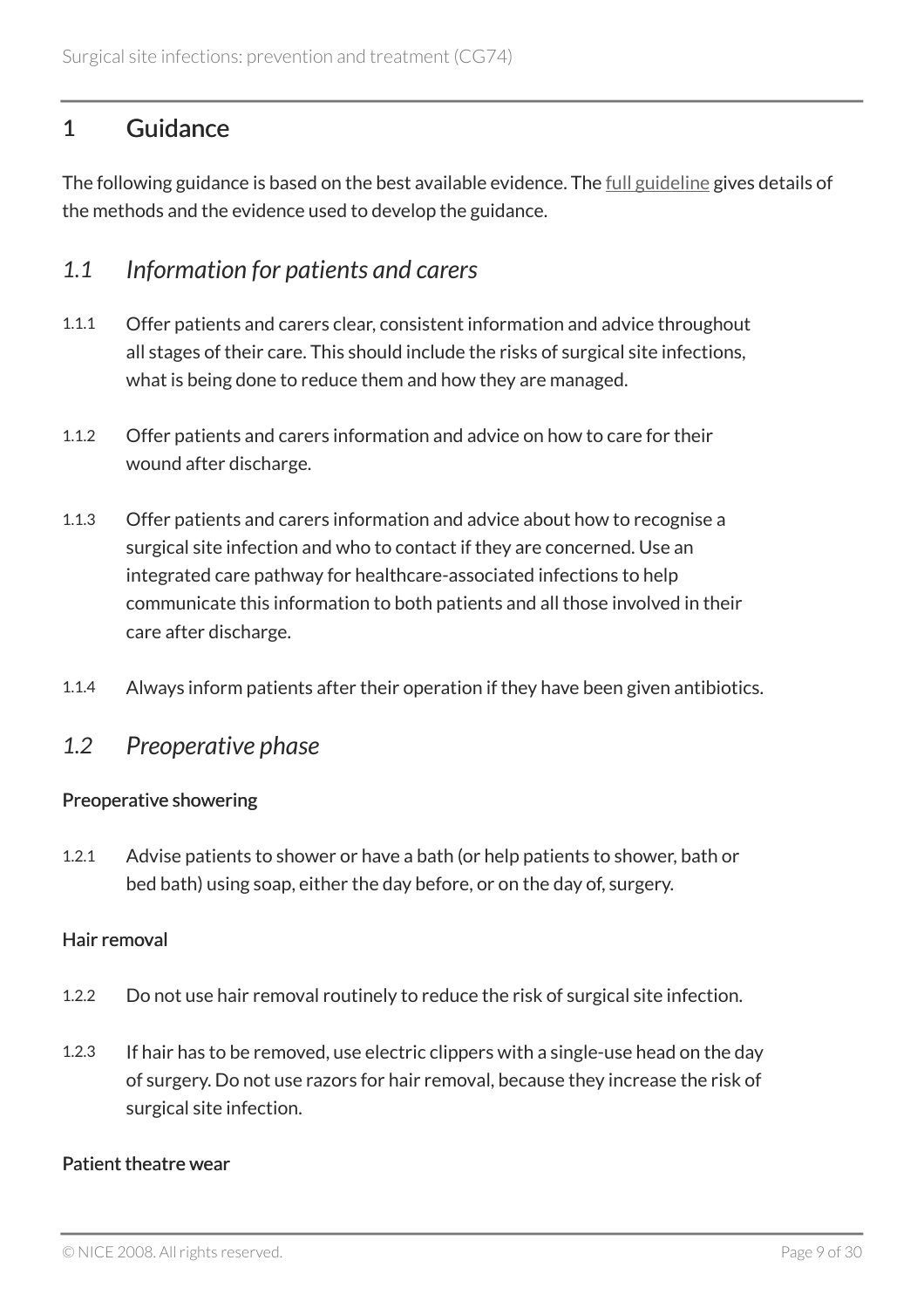1.2.4 Give patients specific theatre wear that is appropriate for the procedure and clinical setting, and that provides easy access to the operative site and areas for placing devices, such as intravenous cannulas. Consider also the patient's comfort and dignity.

#### Staff theatre wear

1.2.5 All staff should wear specific non-sterile theatre wear in all areas where operations are undertaken.

#### Staff leaving the operating area

1.2.6 Staff wearing non-sterile theatre wear should keep their movements in and out of the operating area to a minimum.

#### Nasal decontamination

1.2.7 Do not use nasal decontamination with topical antimicrobial agents aimed at eliminating *Staphylococcus aureus* routinely to reduce the risk of surgical site infection.

#### Mechanical bowel preparation

1.2.8 Do not use mechanical bowel preparation routinely to reduce the risk of surgical site infection.

#### Hand jewellery, artificial nails and nail polish

- 1.2.9 The operating team should remove hand jewellery before operations.
- 1.2.10 The operating team should remove artificial nails and nail polish before operations.

#### Antibiotic prophylaxis

- 1.2.11 Give antibiotic prophylaxis to patients before:
	- clean surgery involving the placement of a prosthesis or implant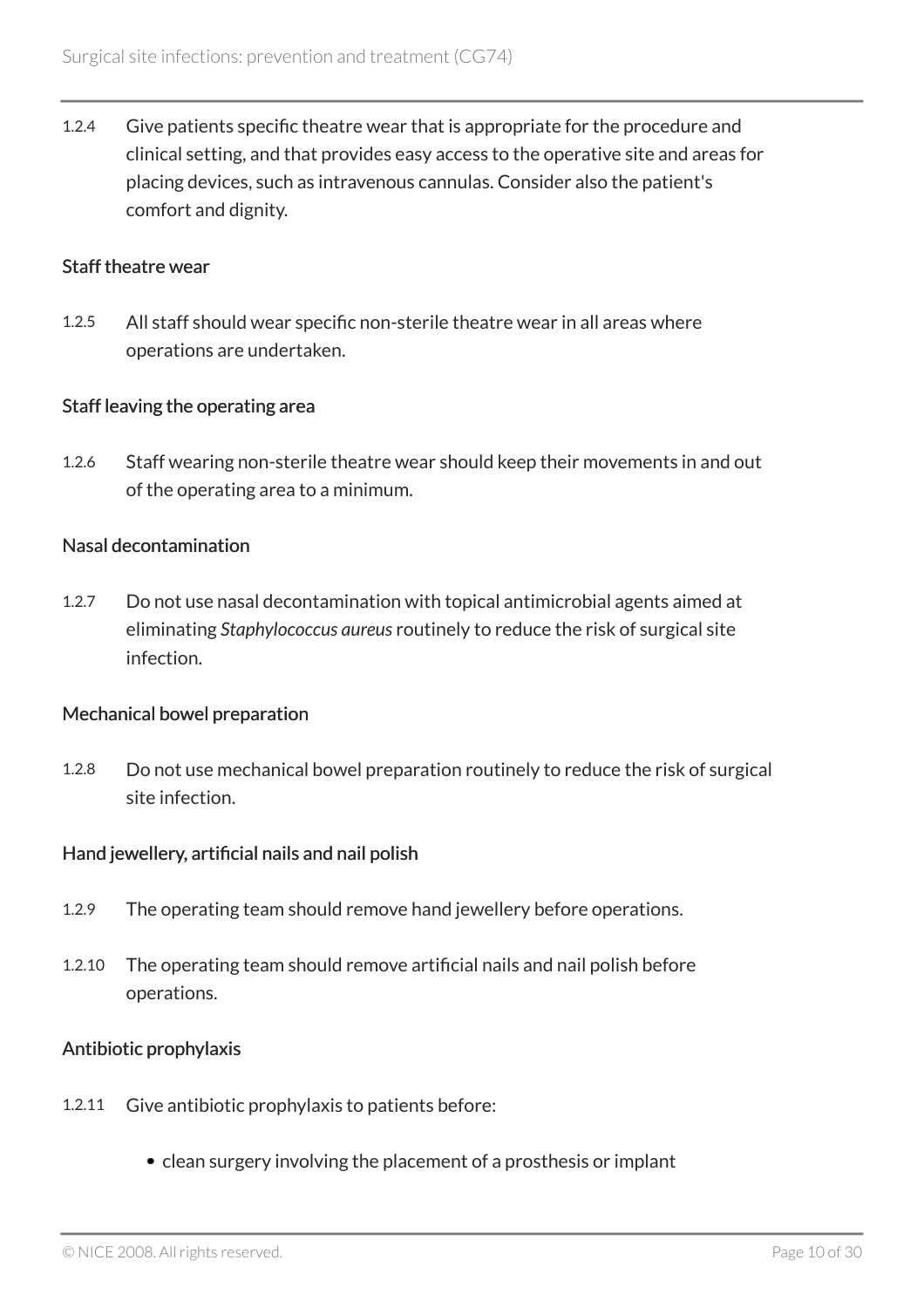- clean-contaminated surgery
- contaminated surgery.
- 1.2.12 Do not use antibiotic prophylaxis routinely for clean non-prosthetic uncomplicated surgery.
- 1.2.13 Use the local antibiotic formulary and always consider potential adverse effects when choosing specific antibiotics for prophylaxis.
- 1.2.14 Consider giving a single dose of antibiotic prophylaxis intravenously on starting anaesthesia. However, give prophylaxis earlier for operations in which a tourniquet is used.
- 1.2.15 Before giving antibiotic prophylaxis, consider the timing and pharmacokinetics (for example, the serum half-life) and necessary infusion time of the antibiotic. Give a repeat dose of antibiotic prophylaxis when the operation is longer than the half-life of the antibiotic given.
- 1.2.16 Give antibiotic treatment (in addition to prophylaxis) to patients having surgery on a dirty or infected wound.
- 1.2.17 Inform patients before the operation, whenever possible, if they will need antibiotic prophylaxis, and afterwards if they have been given antibiotics during their operation.

### <span id="page-10-0"></span>*1.3 Intraoperative phase*

### Hand decontamination

- 1.3.1 The operating team should wash their hands prior to the first operation on the list using an aqueous antiseptic surgical solution, with a single-use brush or pick for the nails, and ensure that hands and nails are visibly clean.
- 1.3.2 Before subsequent operations, hands should be washed using either an alcoholic hand rub or an antiseptic surgical solution. If hands are soiled then they should be washed again with an antiseptic surgical solution.

### Incise drapes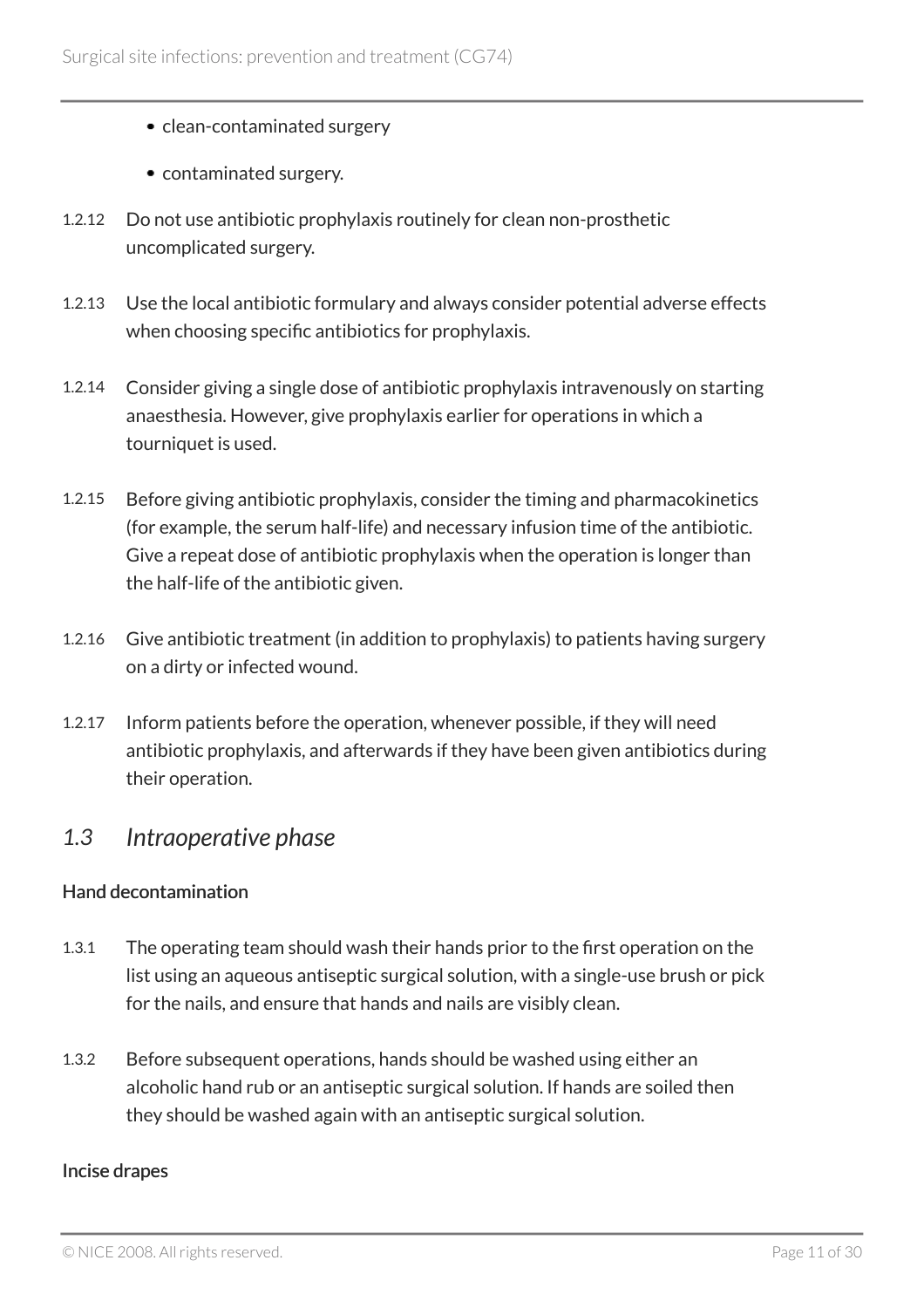- 1.3.3 Do not use non-iodophor-impregnated incise drapes routinely for surgery as they may increase the risk of surgical site infection.
- 1.3.4 If an incise drape is required, use an iodophor-impregnated drape unless the patient has an iodine allergy.

### Sterile gowns

1.3.5 The operating team should wear sterile gowns in the operating theatre during the operation.

### Gloves

1.3.6 Consider wearing two pairs of sterile gloves when there is a high risk of glove perforation and the consequences of contamination may be serious.

### Antiseptic skin preparation

- 1.3.7 Prepare the skin at the surgical site immediately before incision using an antiseptic (aqueous or alcohol-based) preparation: povidone-iodine or chlorhexidine are most suitable.
- 1.3.8 If diathermy is to be used, ensure that antiseptic skin preparations are dried by evaporation and pooling of alcohol-based preparations is avoided.

### **Diathermy**

1.3.9 Do not use diathermy for surgical incision to reduce the risk of surgical site infection.

### Maintaining patient homeostasis

- 1.3.10 Maintain patient temperature in line with 'Inadvertent perioperative hypothermia' (NICE clinical guideline 65).
- 1.3.11 Maintain optimal oxygenation during surgery. In particular, give patients sufficient oxygen during major surgery and in the recovery period to ensure that a haemoglobin saturation of more than 95% is maintained.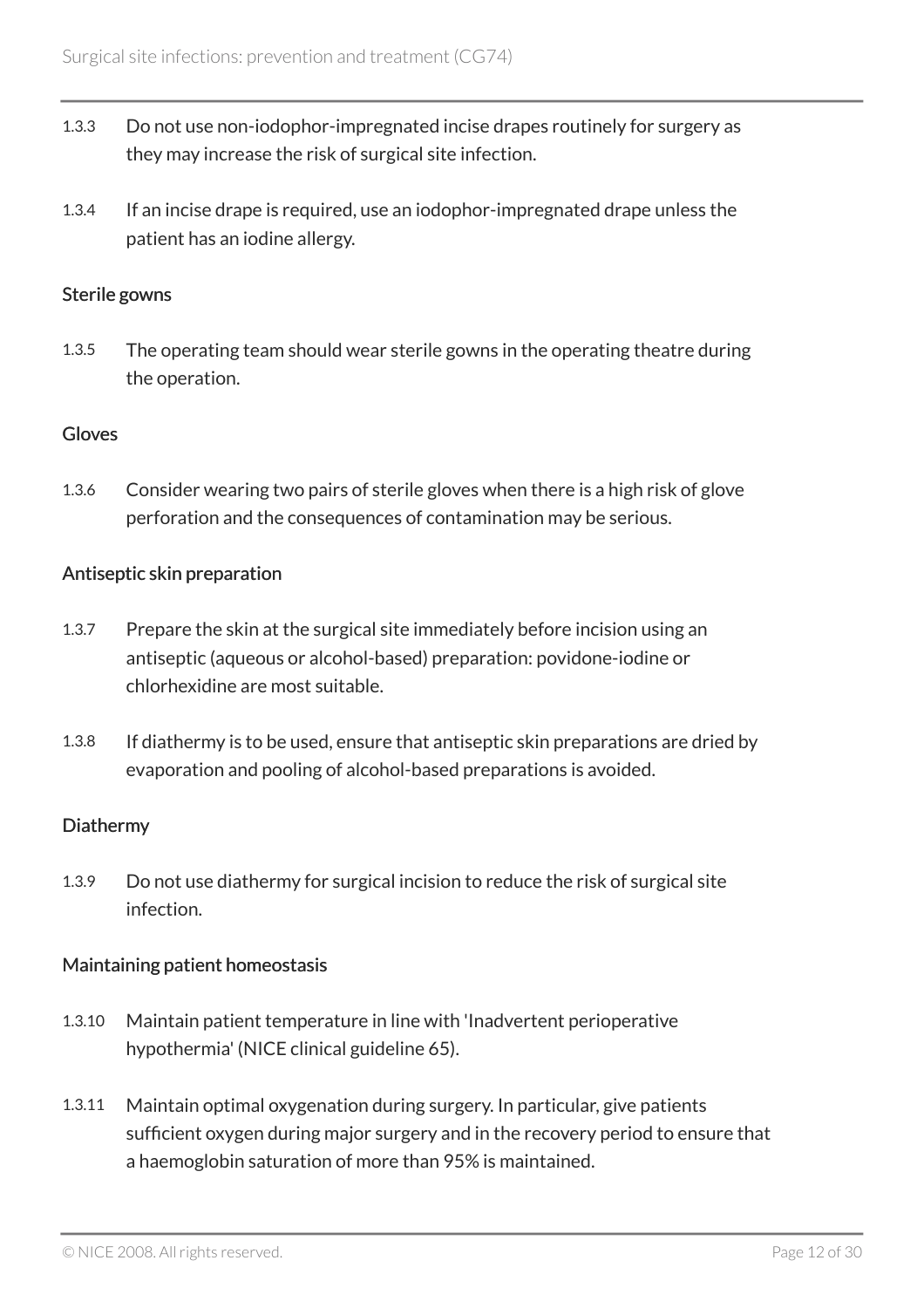- 1.3.12 Maintain adequate perfusion during surgery.
- 1.3.13 Do not give insulin routinely to patients who do not have diabetes to optimise blood glucose postoperatively as a means of reducing the risk of surgical site infection.

#### Wound irrigation and intracavity lavage

- 1.3.14 Do not use wound irrigation to reduce the risk of surgical site infection.
- 1.3.15 Do not use intracavity lavage to reduce the risk of surgical site infection.

#### Antiseptic and antimicrobial agents before wound closure

1.3.16 Do not use intraoperative skin re-disinfection or topical cefotaxime in abdominal surgery to reduce the risk of surgical site infection.

#### Wound dressings

- 1.3.17 Cover surgical incisions with an appropriate interactive dressing at the end of the operation.
- <span id="page-12-0"></span>*1.4 Postoperative phase*

### Changing dressings

1.4.1 Use an aseptic non-touch technique for changing or removing surgical wound dressings.

#### Postoperative cleansing

- 1.4.2 Use sterile saline for wound cleansing up to 48 hours after surgery.
- 1.4.3 Advise patients that they may shower safely 48 hours after surgery.
- 1.4.4 Use tap water for wound cleansing after 48 hours if the surgical wound has separated or has been surgically opened to drain pus.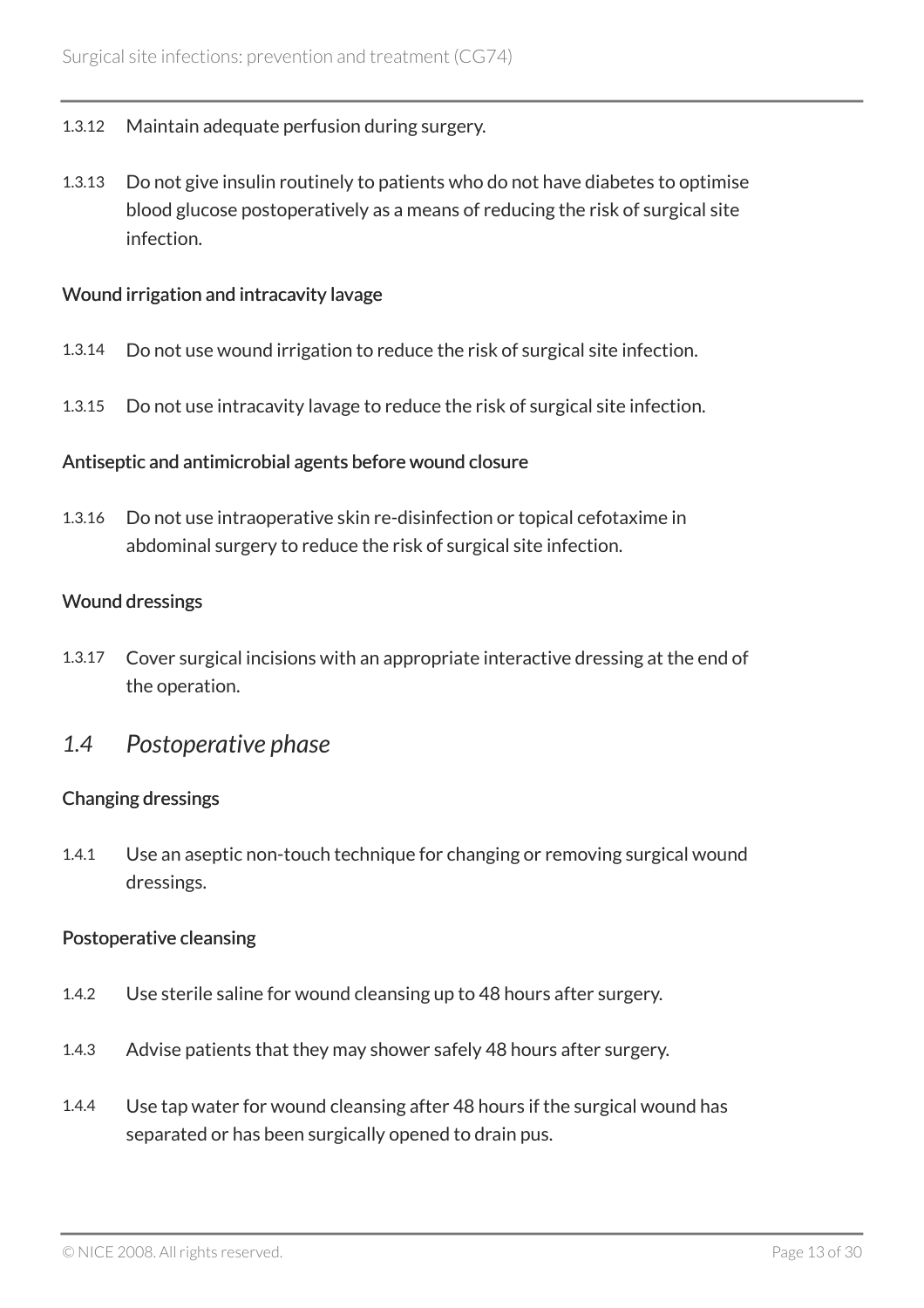### Topical antimicrobial agents for wound healing by primary intention

1.4.5 Do not use topical antimicrobial agents for surgical wounds that are healing by primary intention to reduce the risk of surgical site infection.

#### Dressings for wound healing by secondary intention

- 1.4.6 Do not use Eusol and gauze, or moist cotton gauze or mercuric antiseptic solutions to manage surgical wounds that are healing by secondary intention.
- 1.4.7 Use an appropriate interactive dressing to manage surgical wounds that are healing by secondary intention.
- 1.4.8 Refer to a tissue viability nurse (or another healthcare professional with tissue viability expertise) for advice on appropriate dressings for the management of surgical wounds that are healing by secondary intention.

#### Antibiotic treatment of surgical site infection and treatment failure

1.4.9 When surgical site infection is suspected (i.e. cellulitis), either de novo or because of treatment failure, give the patient an antibiotic that covers the likely causative organisms. Consider local resistance patterns and the results of microbiological tests in choosing an antibiotic.

#### Debridement

1.4.10 Do not use Eusol and gauze, or dextranomer or enzymatic treatments for debridement in the management of surgical site infection.

### Specialist wound care services

The following recommendation has been taken unchanged from 'Guidance on the use of debriding agents and specialist wound care clinics for difficult to heal surgical wounds' (NICE technology appraisal 24).

1.4.11 Although there is no direct evidence to support the provision of specialist wound care services for managing difficult to heal surgical wounds, a structured approach to care (including preoperative assessments to identify individuals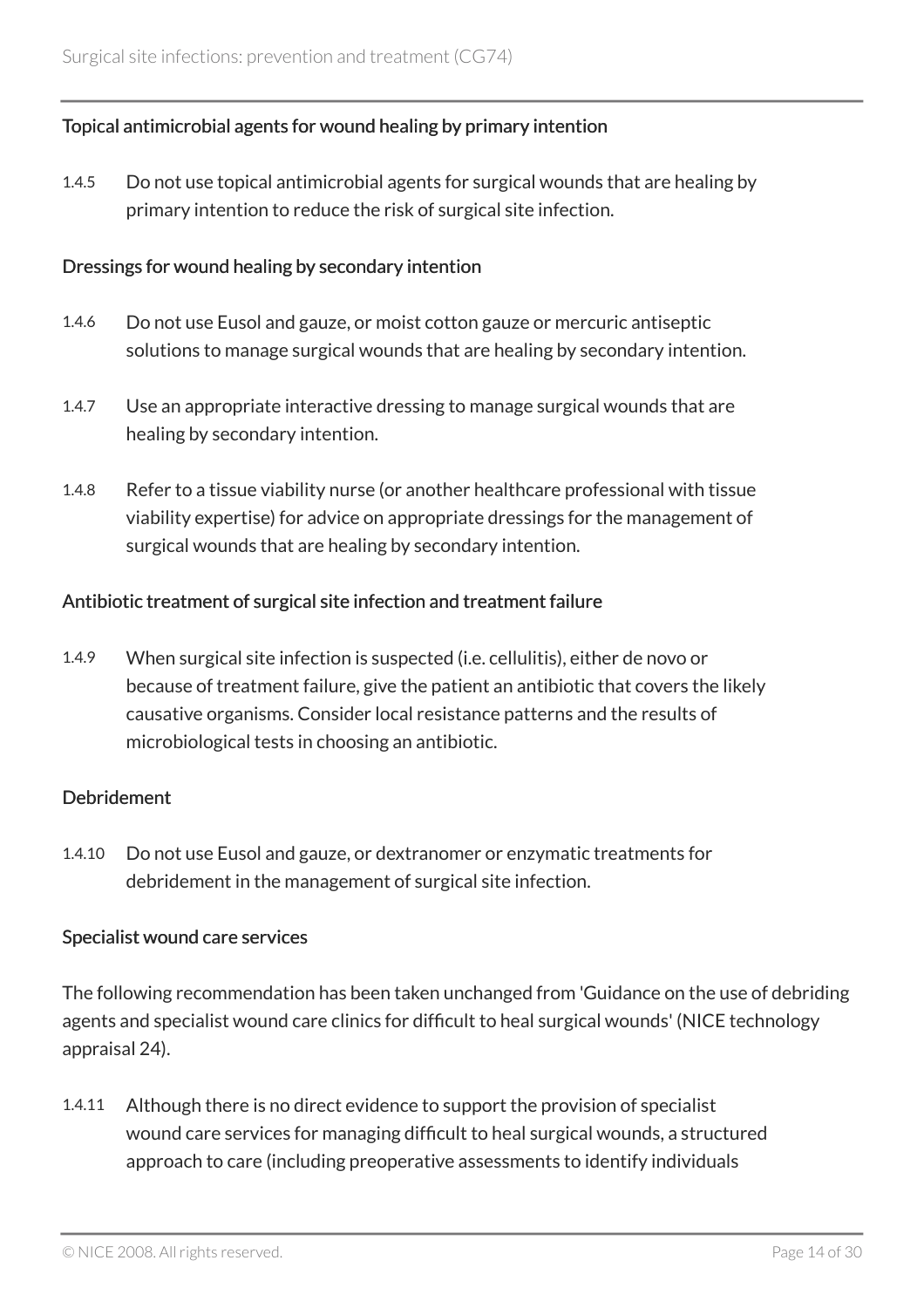with potential wound healing problems) is required in order to improve overall management of surgical wounds. To support this, enhanced education of healthcare workers, patients and carers, and sharing of clinical expertise will be required.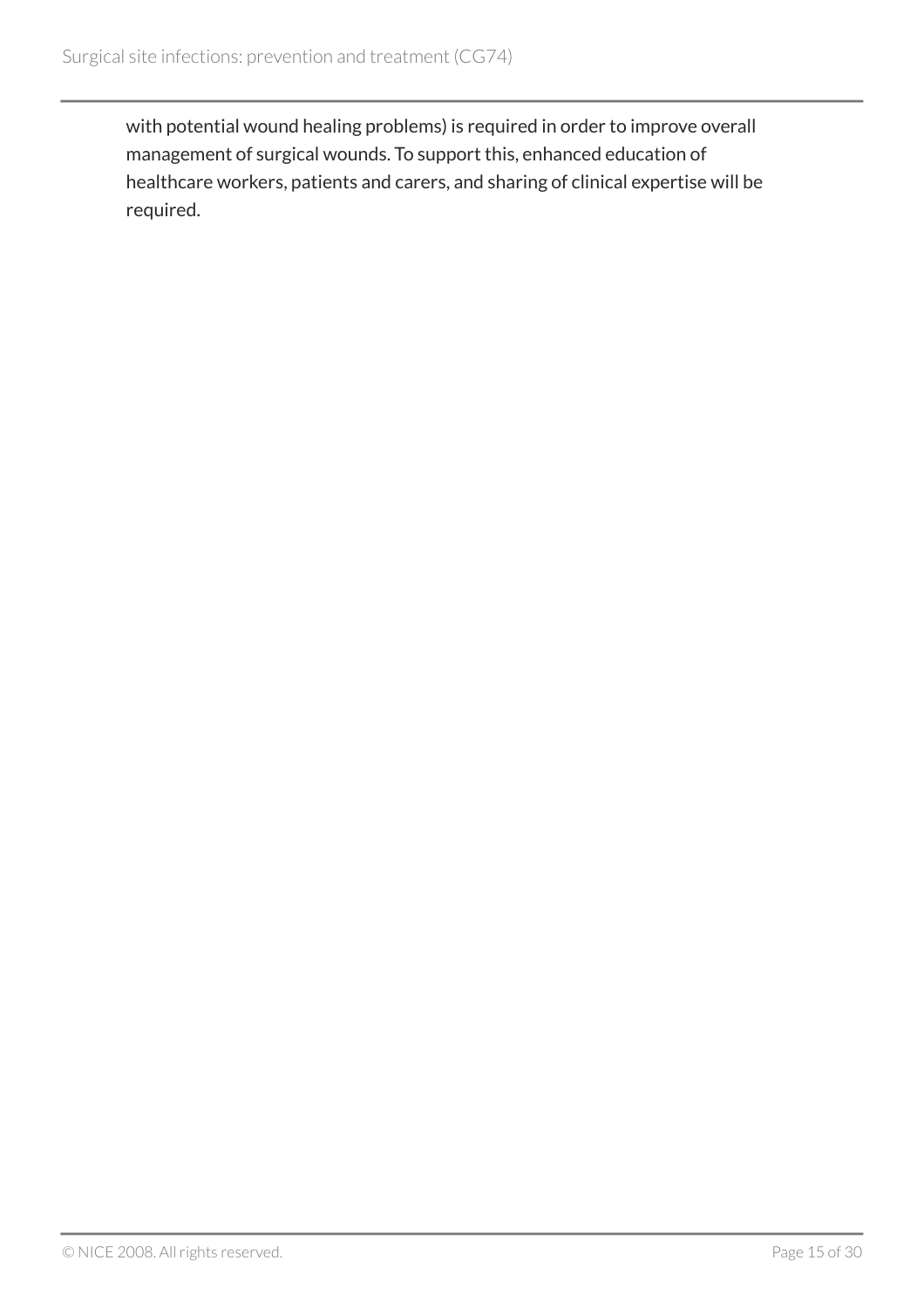# <span id="page-15-0"></span>2 Notes on the scope of the guidance

NICE guidelines are developed in accordance with a [scope](http://www.nice.org.uk/guidance/cg74) that defines what the guideline will and will not cover.

### Groups that will be covered

All patients, both adults and children, undergoing surgical incisions through the skin. This includes minimally invasive surgery (arthroscopic, thoracoscopic and laparoscopic surgery). Incisional infections up to 30 days post initial procedure will be covered.

### Groups that will not be covered

Patients undergoing a surgical procedure that does not involve a visible surgical incision, and therefore does not result in the presence of a conventional surgical wound, for example, vaginal hysterectomy, transurethral resection of the prostate and oral surgery. In addition, procedures involving intravascular catheters, shunts, endoscopy and pin sites will not be covered.

### How this guideline was developed

NICE commissioned the National Collaborating Centre for Women's and Children's Health to develop this guideline. The Centre established a Guideline Development Group (see appendix A), which reviewed the evidence and developed the recommendations. An independent Guideline Review Panel oversaw the development of the guideline (see appendix B).

There is more information about [how NICE clinical guidelines are developed](http://www.nice.org.uk/about/what-we-do/our-programmes/nice-guidance/nice-guidelines) on the NICE website. A booklet, 'How NICE clinical guidelines are developed: an overview for stakeholders, the public and the NHS' is [available](http://www.nice.org.uk/proxy/?sourceUrl=http%3a%2f%2fwww.nice.org.uk%2faboutnice%2fhowwework%2fdevelopingniceclinicalguidelines%2fdeveloping_nice_clinical_guidelines.jsp%3fdomedia%3d1%26mid%3d62F02D9B-19B9-E0B5-D4A26EC9A934FDC7).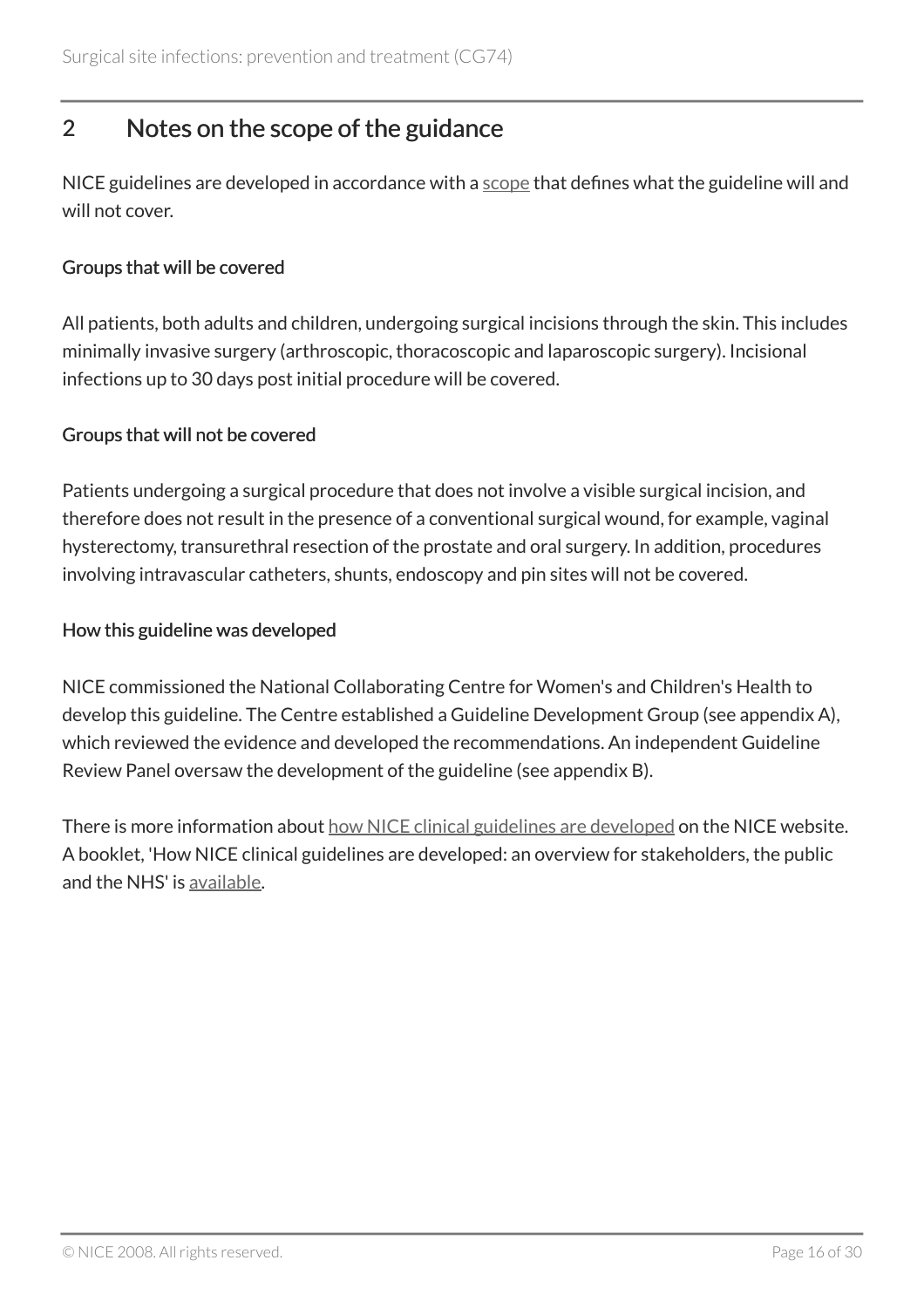# <span id="page-16-0"></span>3 Implementation

The Healthcare Commission assesses how well NHS organisations meet core and developmental standards set by the Department of Health in *Standards for better health'*. Implementation of clinical guidelines forms part of the developmental standard D2. Core standard C5 says that NHS organisations should take into account national agreed guidance when planning and delivering care.

NICE has developed tools to help organisations implement this guidance (listed below). These are available on our [website](http://www.nice.org.uk/guidance/cg74).

- Slides highlighting key messages for local discussion.
- A costing statement to help estimate the costs and savings involved in implementing this guideline.
- Audit support for monitoring local practice.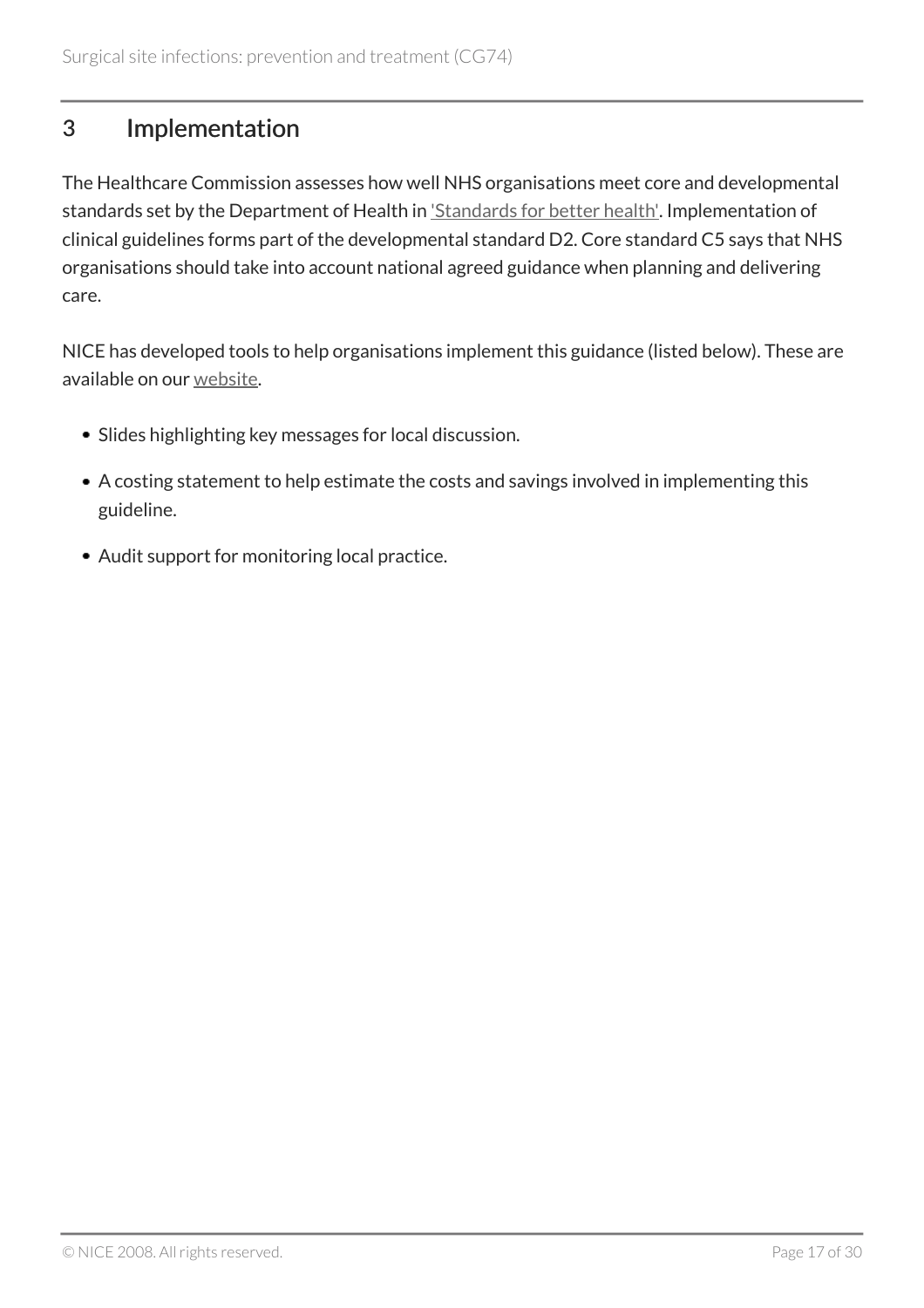# <span id="page-17-0"></span>4 Research recommendations

The Guideline Development Group has made the following recommendations for research, based on its review of evidence, to improve NICE guidance and patient care in the future. The Guideline Development Group's full set of research recommendations is detailed in the full guideline (see section 5).

### <span id="page-17-1"></span>*4.1 Nasal decontamination*

Is it cost effective to use mupirocin for nasal decontamination? In which patients is it most effective?

### Why this is important

This is important as it is not clear how many surgical site infections would be prevented by treating all patients with nasal mupirocin, or whether only patients who are nasally colonised with methicillin-resistant *Staphylococcus aureus* should be treated. The use of mupirocin and its application is cost- and time-sensitive, apart from the concern that excessive use of mupirocin may lead to resistance. There should be further research involving large numbers of study participants undergoing different operations.

### <span id="page-17-2"></span>*4.2 Maintaining patient homeostasis*

### 4.2.1 Oxygenation

What is the value of supplemented oxygenation in the recovery room in the prevention of surgical site infection? What are the likely mechanisms of action?

### Why this is important

There have been several randomised control trials (RCTs) that show a contradictory effect of supplemental oxygenation in the recovery room period, some showing benefit, some not. Two separate trials indicate that surgical site infection rates can be halved simply by increasing the amount of inspired oxygen. However, a fraction of inspired oxygen (FiO<sub>2</sub>) of 0.8 cannot be achieved using a face mask, and all patients already receive an increased  $FiO<sub>2</sub>$  to give a haemoglobin saturation of at least 95% by their anaesthetist during the operation and in the immediate postoperative period. The mechanism for improved blood oxygen carriage due to increased FiO<sub>2</sub> is physiologically not clear. However, this simple, cheap intervention deserves further investigation.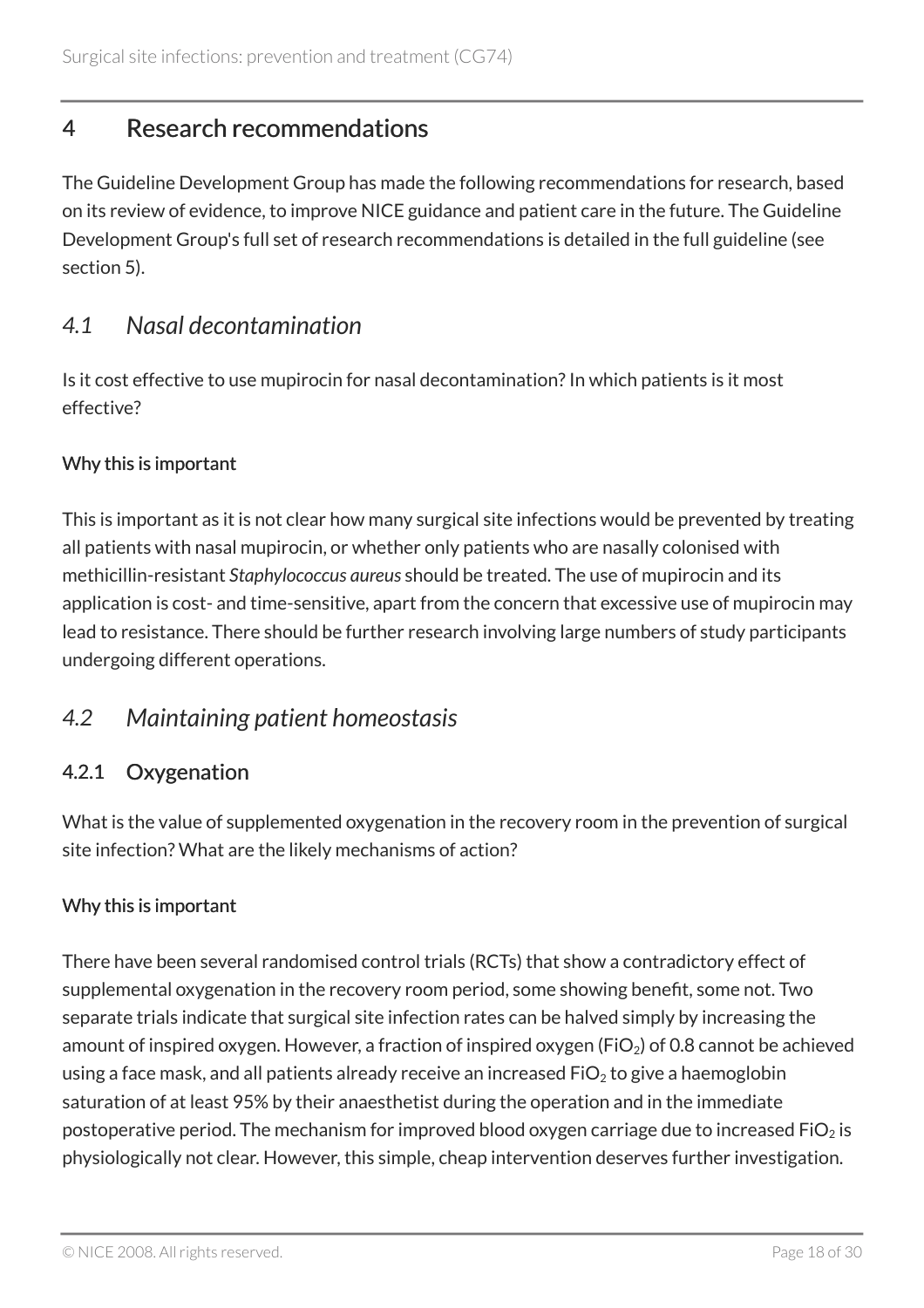### 4.2.2 Perioperative blood glucose control

What are the possible benefits of improved postoperative blood glucose control on the incidence of surgical site infection?

### Why this is important

There have been several large cohort studies in cardiac surgery which indicate that tight postoperative blood glucose control can reduce the risk of surgical site infections, and the serious complication of sternal incision infection in particular. A blood glucose level above the normal range is typical after major trauma and has been considered part of the 'normal' metabolic response. Further studies should be adequately powered RCTs covering a wide range of surgical procedures to show unequivocally that tight blood glucose control is acceptable (even if it lowers the risk of surgical site infections in general) as the lowering of glucose in the immediate postoperative period may have unwanted complications and will require added careful surveillance. Again, the physiological mechanisms that reduce the risk of surgical site infection are not entirely clear.

### <span id="page-18-0"></span>*4.3 Closure methods*

What types of closure methods will reduce the risk of surgical site infection?

### Why this is important

Although there are many studies in the field of wound closure, there are still several areas in which questions remain unanswered. Natural suture materials such as catgut and silk have been replaced by tailor-made absorbable and non-absorbable polymers. However, more research is needed to convince surgeons to stop using mass closure of the abdominal wall or subcuticular sutures for skin closure, as these methods have become standard practice. The use of monofilaments or braids also depends on personal preference and further trials are unlikely to show differences in surgical site infection. There are data to show some techniques can allow more rapid closure, such as the use of staples or adhesive acrylate glues. Again, these have other disadvantages that could only be proven in what would be large, single-intervention RCTs. Further research is required on use of different suture materials and skin adhesives and their effect on the rate of surgical site infection. Research should be multi-centred, adequately powered, single-intervention RCTs. Studies should also include the cost effectiveness of different closure methods.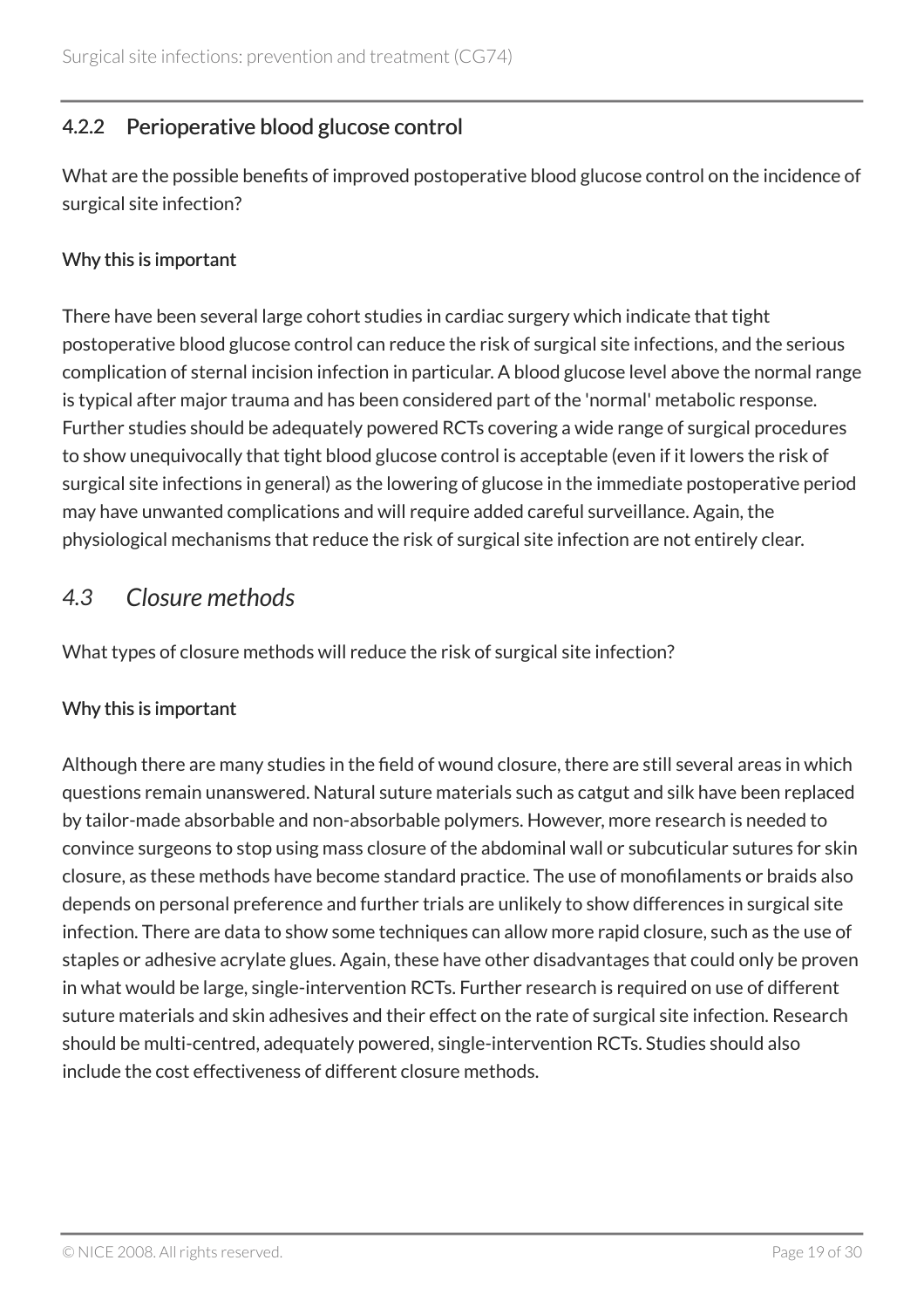### <span id="page-19-0"></span>*4.4 Wound dressings*

What is the benefit and cost effectiveness of different types of post-surgical interactive dressings for reducing the risk of surgical site infection?

### Why this is important

There are a huge number of dressings available for chronic wound care that could also be used for incisional sites. The use of island dressings compared with simple adhesive polyurethane transparent dressings is an example of a study that could be undertaken with outcomes of reductions in surgical site infections and also reductions in skin complications and improvements in final cosmetic outcomes. However, current studies are not adequate to show convincing differences. Research is also required on the effects of antiseptic-bearing dressings, placed at the end of an operation or at dressing changes. These antiseptics could include povidone-iodine, biguanides (such as chlorhexidine) or silver.

### <span id="page-19-1"></span>*4.5 Dressings for wound healing by secondary intention*

What are the most appropriate methods of chronic wound care (including alginates, foams and hydrocolloids and dressings containing antiseptics such as antimicrobial honey, cadexomer iodine or silver) in terms of management of surgical site infection as well as patient outcomes?

### Why this is important

There are many small cohort studies which have examined the use of the wide range of dressings in surgical site infection management after an infected wound has been opened or after there has been separation of the wound edges after a surgical site infection. Differences are hard to see because the trials often include other wounds that are healing by secondary intention, such as chronic venous or diabetic ulcers and pressure sores. Specific studies using antiseptics (povidoneiodine, biguanides such as chlorhexidine, or silver) and other agents such as antimicrobial honey need to address this in powered randomised trials, specifically in the management of surgical site infection of an open wound. Similar questions need to be asked for the use of topical negative pressure, which has become widely used with or without antiseptic irrigation.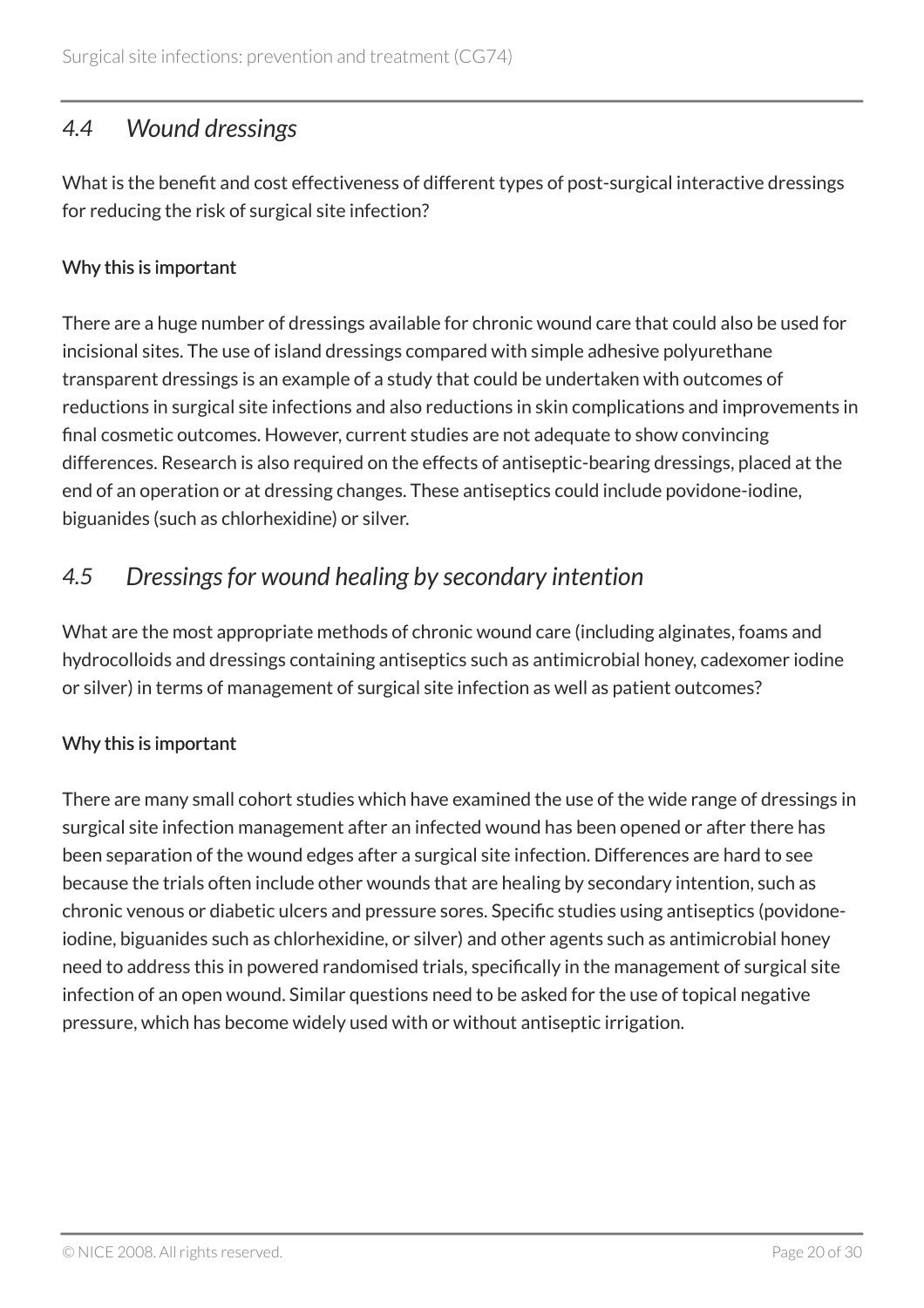# <span id="page-20-0"></span>5 Other versions of this guideline

### <span id="page-20-1"></span>*5.1 Full guideline*

The full guideline, 'Surgical site infection' contains details of the methods and evidence used to develop the guideline. It is published by the National Collaborating Centre for Women's and Children's Health, and is available from our [website](http://www.nice.org.uk/guidance/cg74/evidence).

### <span id="page-20-2"></span>*5.2 Information for the public*

NICE has produced [information for the public](http://www.nice.org.uk/guidance/cg74/informationforpublic) explaining this guideline.

We encourage NHS and voluntary sector organisations to use text from this information in their own materials about surgical site infections.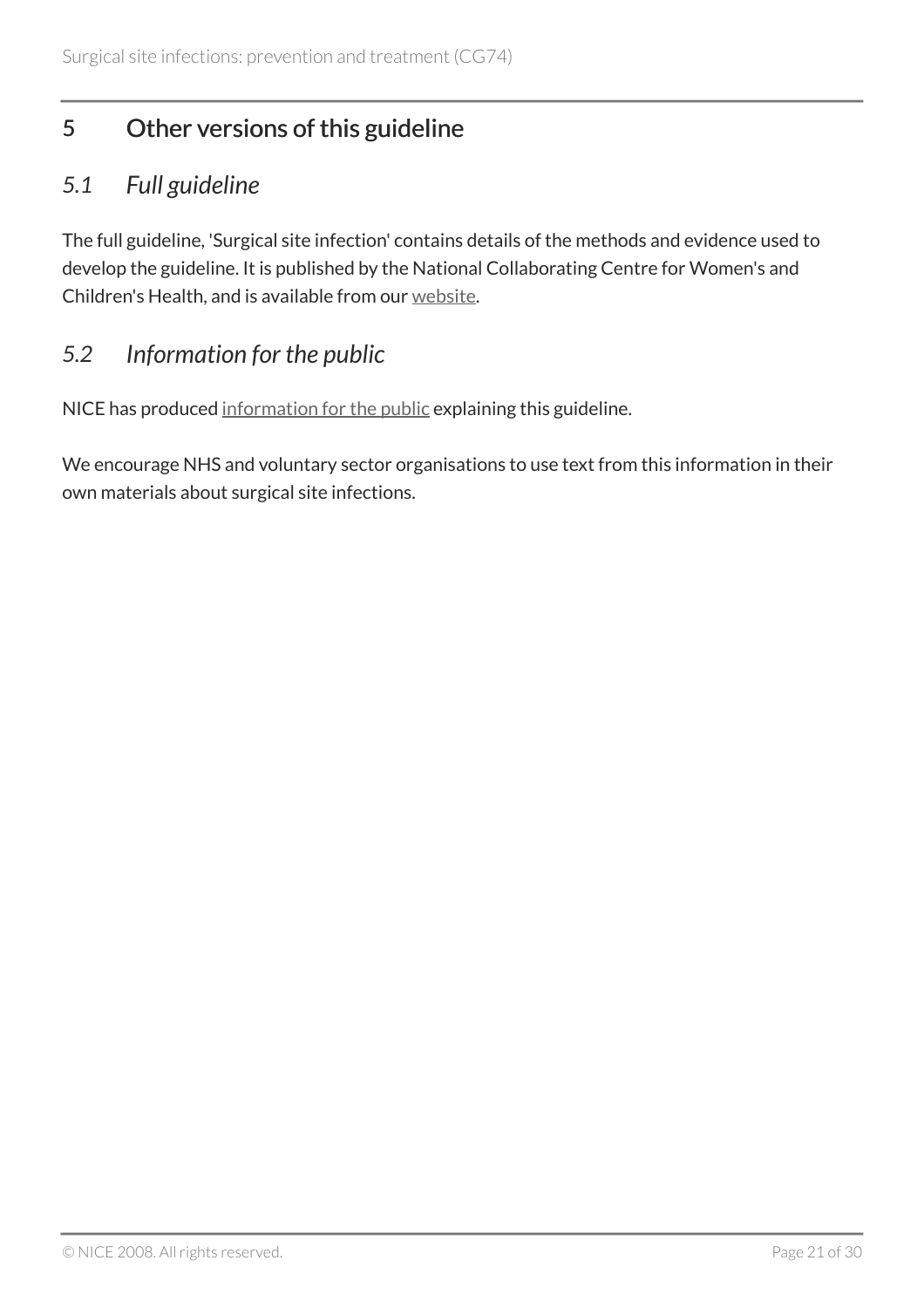# <span id="page-21-0"></span>6 Related NICE guidance

Inadvertant perioperative hypothermia: The management of inadvertant perioperative hypothermia in adults. [NICE clinical guideline 65](http://www.nice.org.uk/guidance/cg65) (2008).

Infection control: Prevention of healthcare-associated infection in primary and community care. [NICE clinical guideline 2](http://www.nice.org.uk/guidance/cg2) (2003).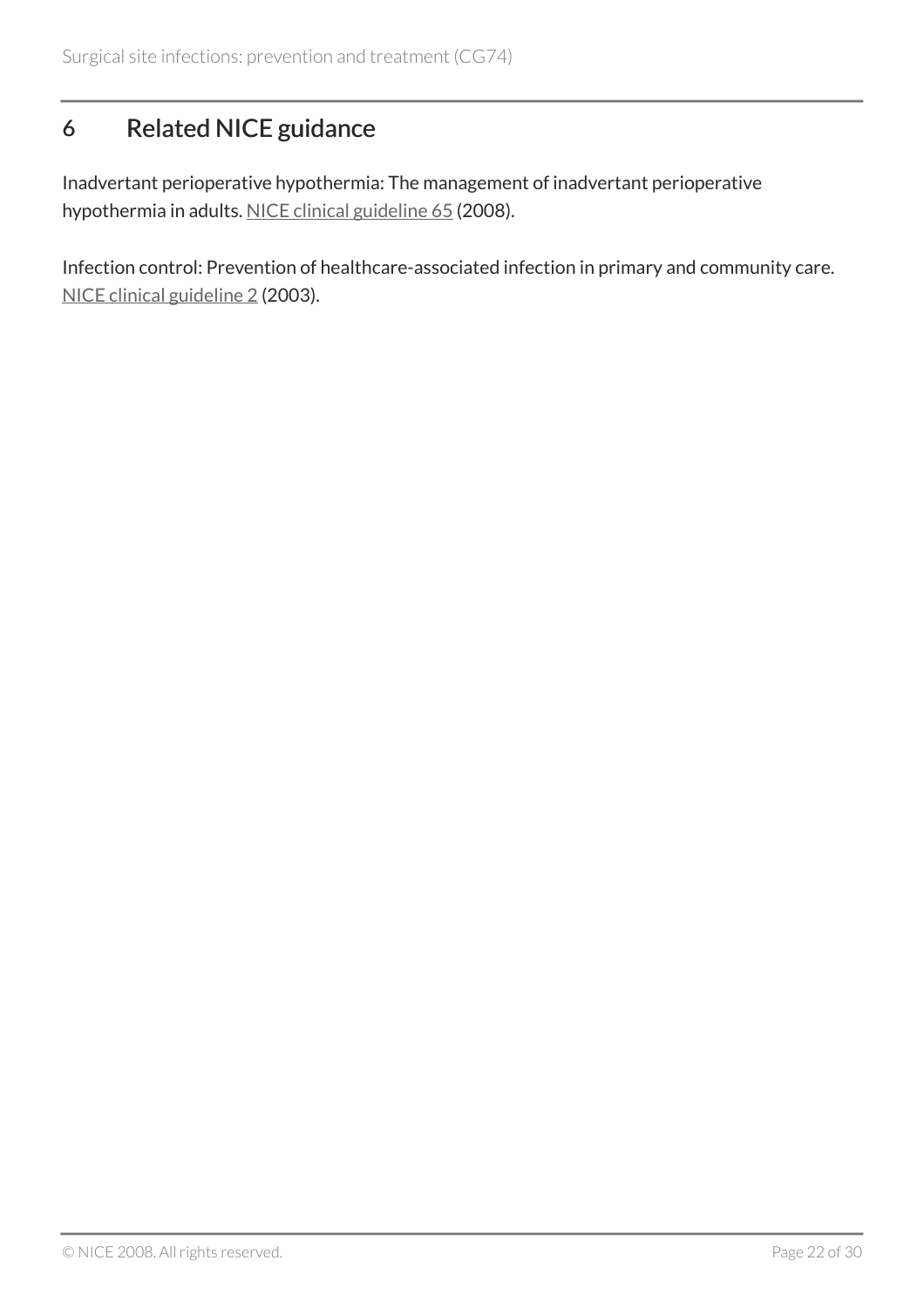# <span id="page-22-0"></span>7 Updating the guideline

NICE clinical guidelines are updated as needed so that recommendations take into account important new information. We check for new evidence 2 and 4 years after publication, to decide whether all or part of the guideline should be updated. If important new evidence is published at other times, we may decide to do a more rapid update of some recommendations.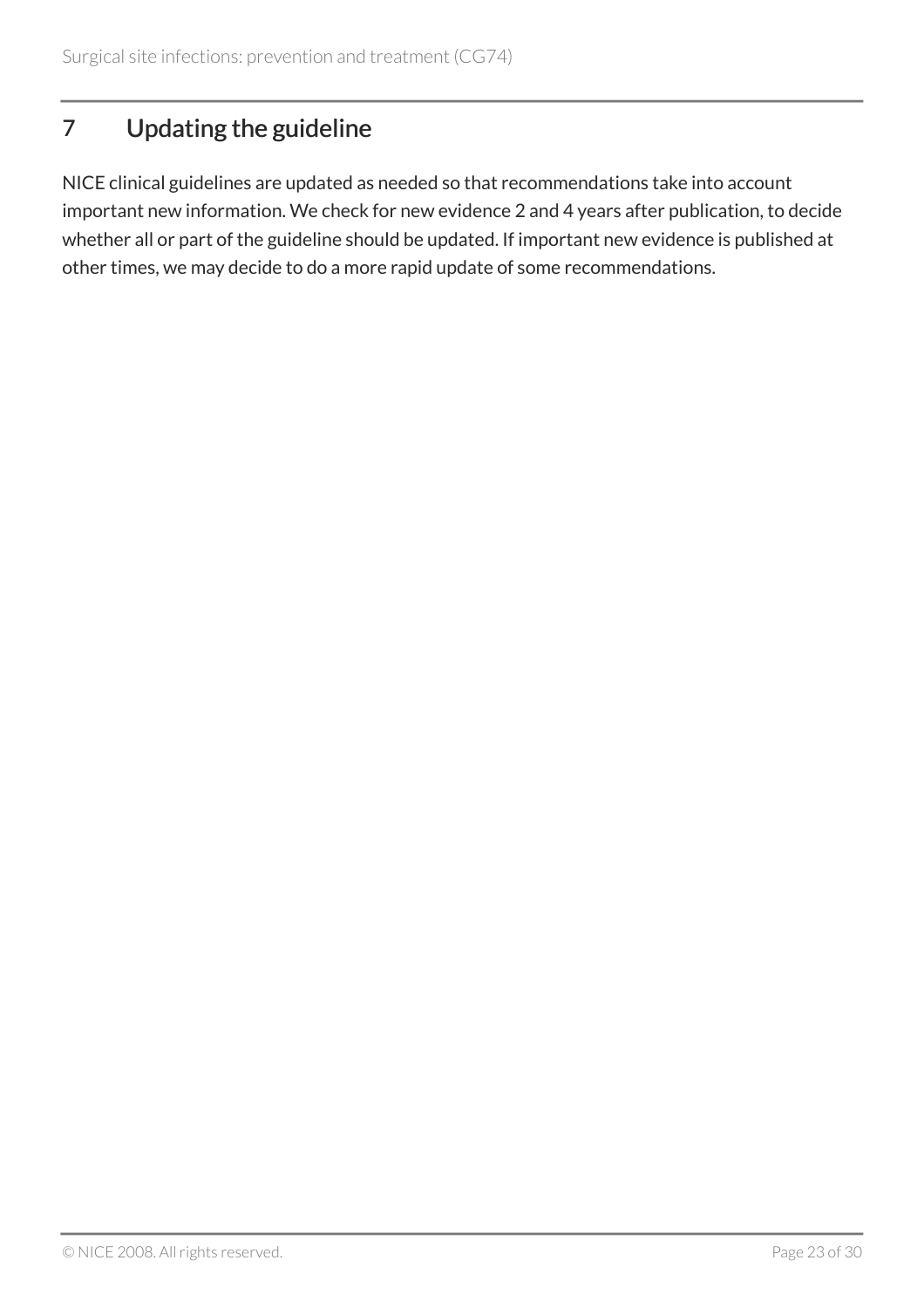# <span id="page-23-0"></span>Appendix A: The Guideline Development Group

### Mark Collier

Lead Nurse/Consultant – Tissue Viability, United Lincolnshire Hospitals NHS Trust

### David Evans

Patient/carer member (Safety Engineer and Occupational Hygienist)

### Mark Farrington

Consultant Medical Microbiologist, Health Protection Agency, London

### Elizabeth Gibbs

Patient/carer member (Teenage Pregnancy Specialist Midwife)

### Kate Gould

Clinical Advisor to the GDG, Consultant Microbiologist, Newcastle upon Tyne Hospitals NHS Foundation Trust

### Helen Jenkinson

Hygiene Code Implementation Manager, Healthcare Commission, London

### Kathryn Kitson

Team Leader for Orthopaedic and Trauma Theatres, Bradford Teaching Hospitals NHS Trust (stood down December 2007 due to work commitments)

### David Leaper

GDG Chair, Visiting Professor, Department of Wound Healing, Cardiff University

### Matt Thompson

Professor of Vascular Surgery, St George's Vascular Institute, London

### Jennie Wilson

Infection Control Nurse/Programme Leader, Surgical Site Infection Surveillance Service, Health Protection Agency, London

### John Black

GDG External advisor, Consultant Surgeon, President of the Royal College of Surgeons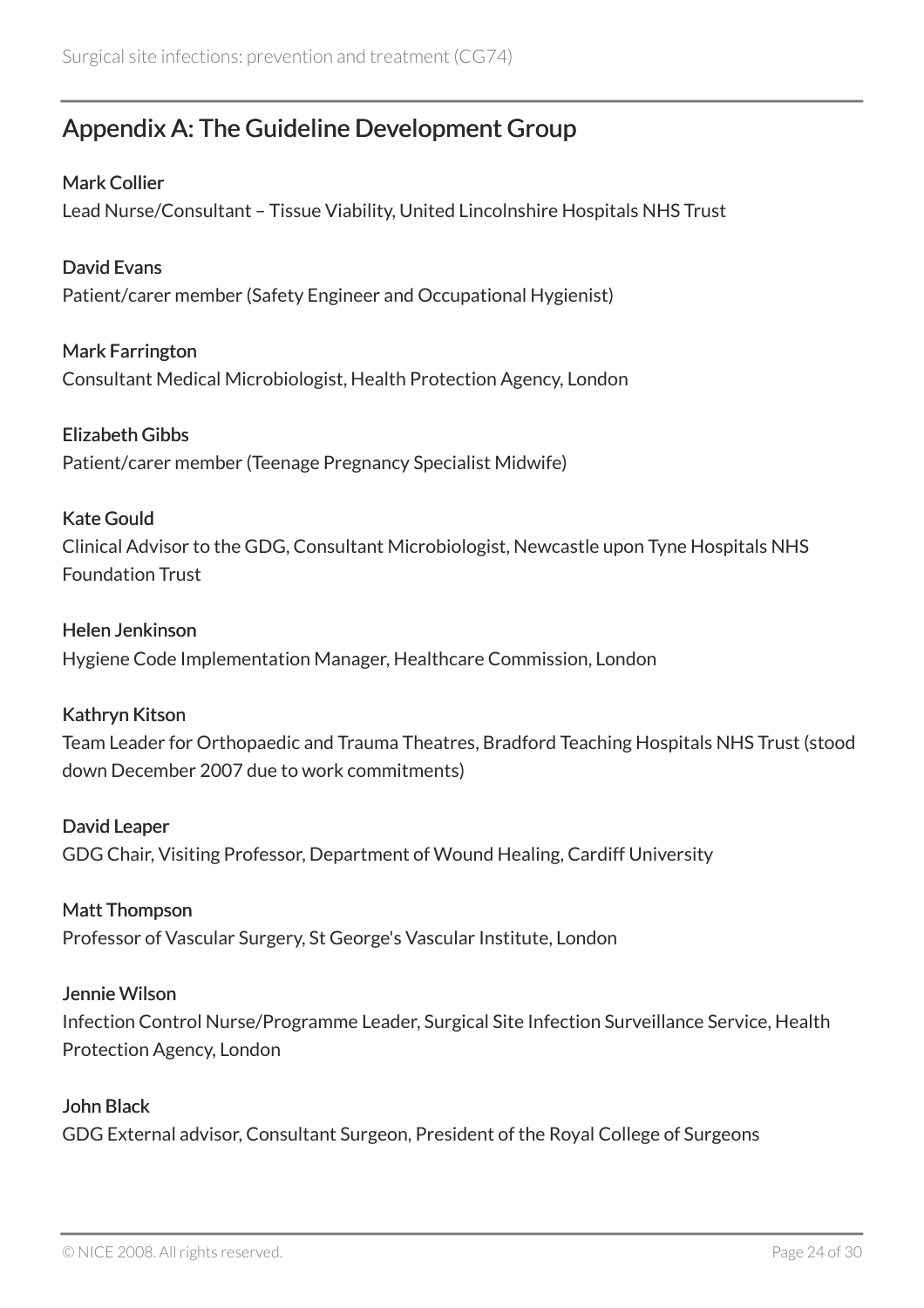Alice Jones

GDG External Advisor, Senior Sister in General and Emergency Surgery, Royal Berkshire NHS Foundation Trust

Grainne Nicholson GDG External Advisor, Consultant Anaesthetist, St George's Hospital, London

Shona Burman-Roy Systematic Reviewer, NCC-WCH

Katherine Cullen Health Economist, NCC-WCH

Eva Gautam-Aitken Project Manager, NCC-WCH

Paul Jacklin Senior Health Economist, NCC-WCH

Ana Palanca Research Assistant, NCC-WCH

Edmund Peston Document Supply Coordinator, NCC-WCH

Roxana Rehman Work Programme Coordinator, NCC-WCH

Andrew Welsh Freelance copy-editor and typesetter, NCC-WCH

Martin Whittle Clinical Co-Director NCC-WCH

Danielle Worster Information Scientist NCC-WCH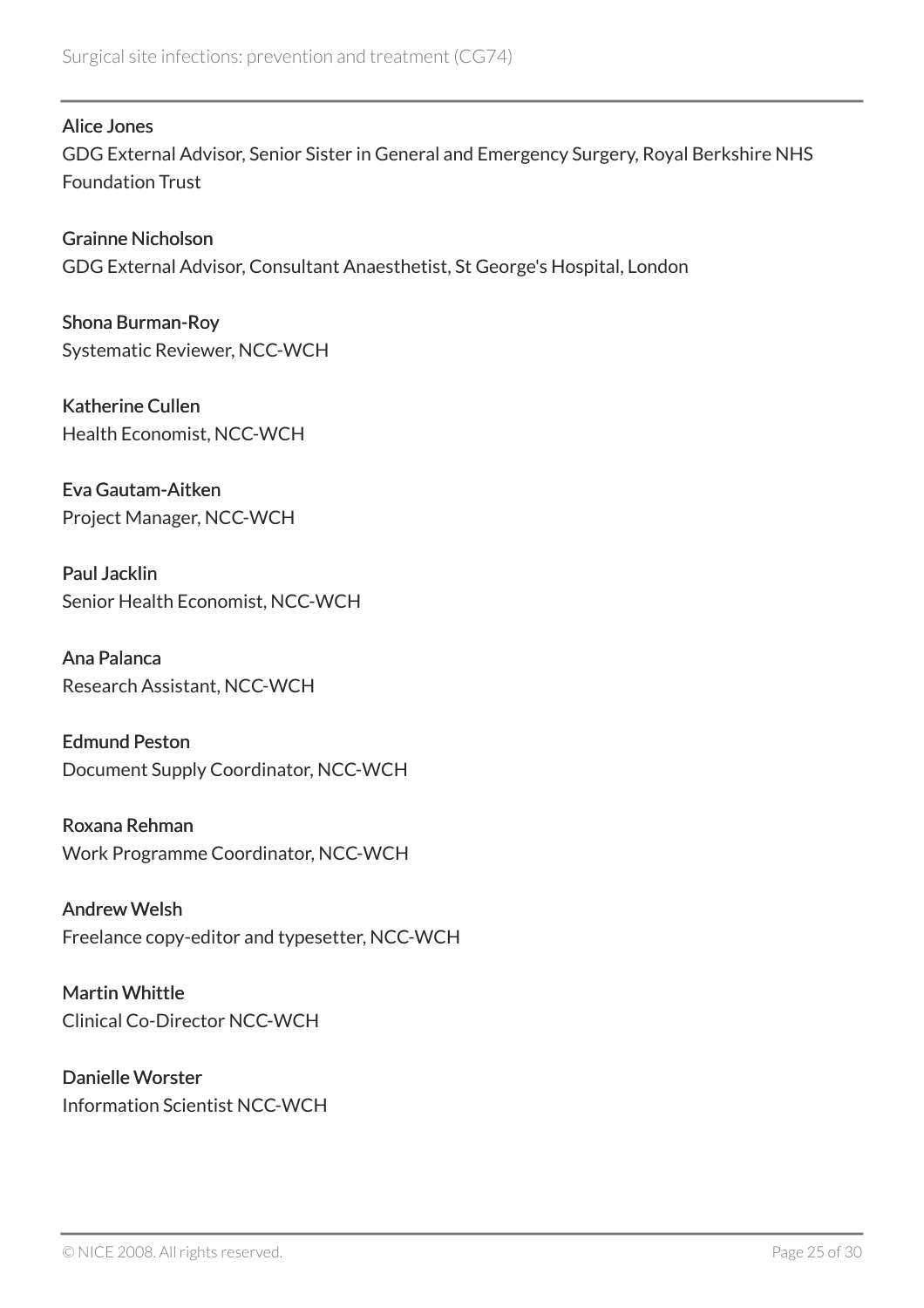# <span id="page-25-0"></span>Appendix B: The Guideline Review Panel

The Guideline Review Panel is an independent panel that oversees the development of the guideline and takes responsibility for monitoring adherence to NICE guideline development processes. In particular, the panel ensures that stakeholder comments have been adequately considered and responded to. The panel includes members from the following perspectives: primary care, secondary care, lay, public health and industry.

Dr John Hyslop (Chair) Consultant Radiologist, Royal Cornwall Hospital NHS Trust

Dr Ash Paul Deputy Medical Director, Health Commission Wales

Professor Liam Smeeth Professor of Clinical Epidemiology, London School of Hygiene and Tropical Medicine

Mr Peter Gosling Lay member

### Mr Johnathan Hopper

Medical Director (Northern Europe), ConvaTec Ltd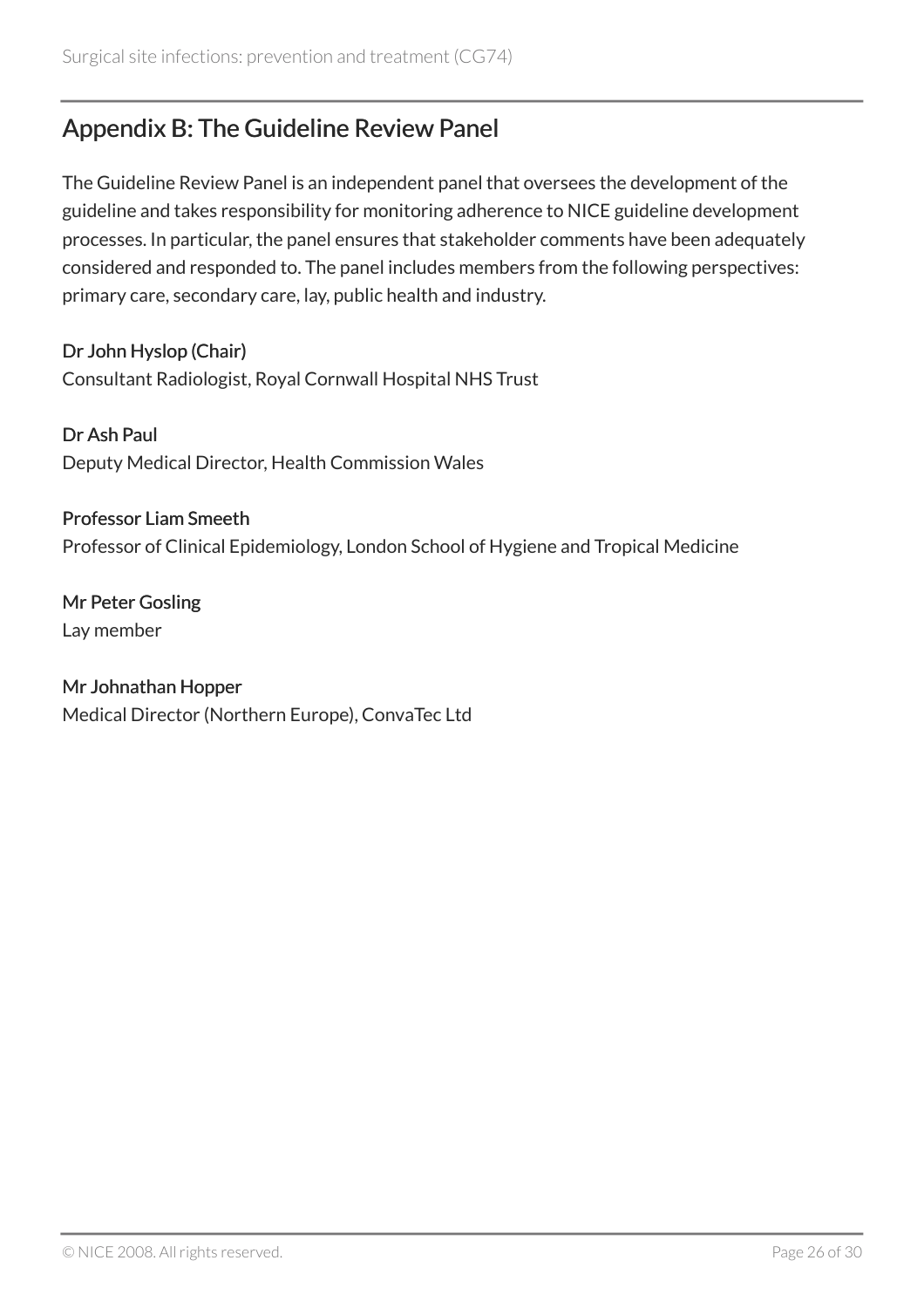# <span id="page-26-0"></span>Appendix C: Glossary of terms

| Debridement                           | The excision or wide removal of all dead (necrotic) and damaged tissue that may<br>develop in a surgical wound. There are currently a number of other accepted<br>methods available for wound debridement, including surgery, biosurgery, sharp<br>debridement, hydrocolloid dressings and hydrogels.                                                                                                                                                                                                                                                                                                                                                                                                                                                                                                                                                                                                                                                                                                                  |
|---------------------------------------|------------------------------------------------------------------------------------------------------------------------------------------------------------------------------------------------------------------------------------------------------------------------------------------------------------------------------------------------------------------------------------------------------------------------------------------------------------------------------------------------------------------------------------------------------------------------------------------------------------------------------------------------------------------------------------------------------------------------------------------------------------------------------------------------------------------------------------------------------------------------------------------------------------------------------------------------------------------------------------------------------------------------|
| Healing by<br>primary<br>intention    | Occurs when a wound has been sutured after an operation and heals to leave a<br>minimal, cosmetically acceptable scar.                                                                                                                                                                                                                                                                                                                                                                                                                                                                                                                                                                                                                                                                                                                                                                                                                                                                                                 |
| Healing by<br>secondary<br>intention  | Occurs when a wound is deliberately left open at the end of an operation<br>because of excessive bacterial contamination, particularly by anaerobes or<br>when there is a risk of devitalised tissue, which leads to infection and delayed<br>healing. It may be sutured within a few days (delayed primary closure), or much<br>later when the wound is clean and granulating (secondary closure), or left to<br>complete healing naturally without the intervention of suturing.                                                                                                                                                                                                                                                                                                                                                                                                                                                                                                                                     |
| Homeostasis                           | The maintenance of normal physiological function.                                                                                                                                                                                                                                                                                                                                                                                                                                                                                                                                                                                                                                                                                                                                                                                                                                                                                                                                                                      |
| Interactive<br>dressing               | Modern (post-1980) dressing materials. Designed to promote the wound<br>healing process through the creation and maintenance of a local, warm, moist<br>environment underneath the chosen dressing, when left in place for a period<br>indicated through a continuous assessment process.                                                                                                                                                                                                                                                                                                                                                                                                                                                                                                                                                                                                                                                                                                                              |
| Perfusion                             | Blood flow through tissues or organs. If not optimal, it can increase the risk of<br>infectious complications (particularly surgical site infections).                                                                                                                                                                                                                                                                                                                                                                                                                                                                                                                                                                                                                                                                                                                                                                                                                                                                 |
| Surgical site<br>(wound)<br>infection | This occurs when pathogenic organisms multiply in a wound giving rise to local<br>signs and symptoms, for example, heat, redness, pain and swelling, and (in more<br>serious cases) with systemic signs of fever or a raised white blood cell count.<br>Infection in the surgical wound may prevent healing taking place so that the<br>wound edges separate or it may cause an abscess to form in the deeper tissues.<br>The definitions of surgical site infection may vary between research studies but<br>are commonly based on those described by the Centers for Disease Control<br>and Prevention although other valid measures have been used. For example,<br>the ASEPSIS scoring method for postoperative wound infections and some<br>studies which have focused only on the more serious deep and organ/space<br>infections for which less subjective measures are available. Differences in case<br>definitions should be taken into account when comparing reported rates of<br>surgical site infection. |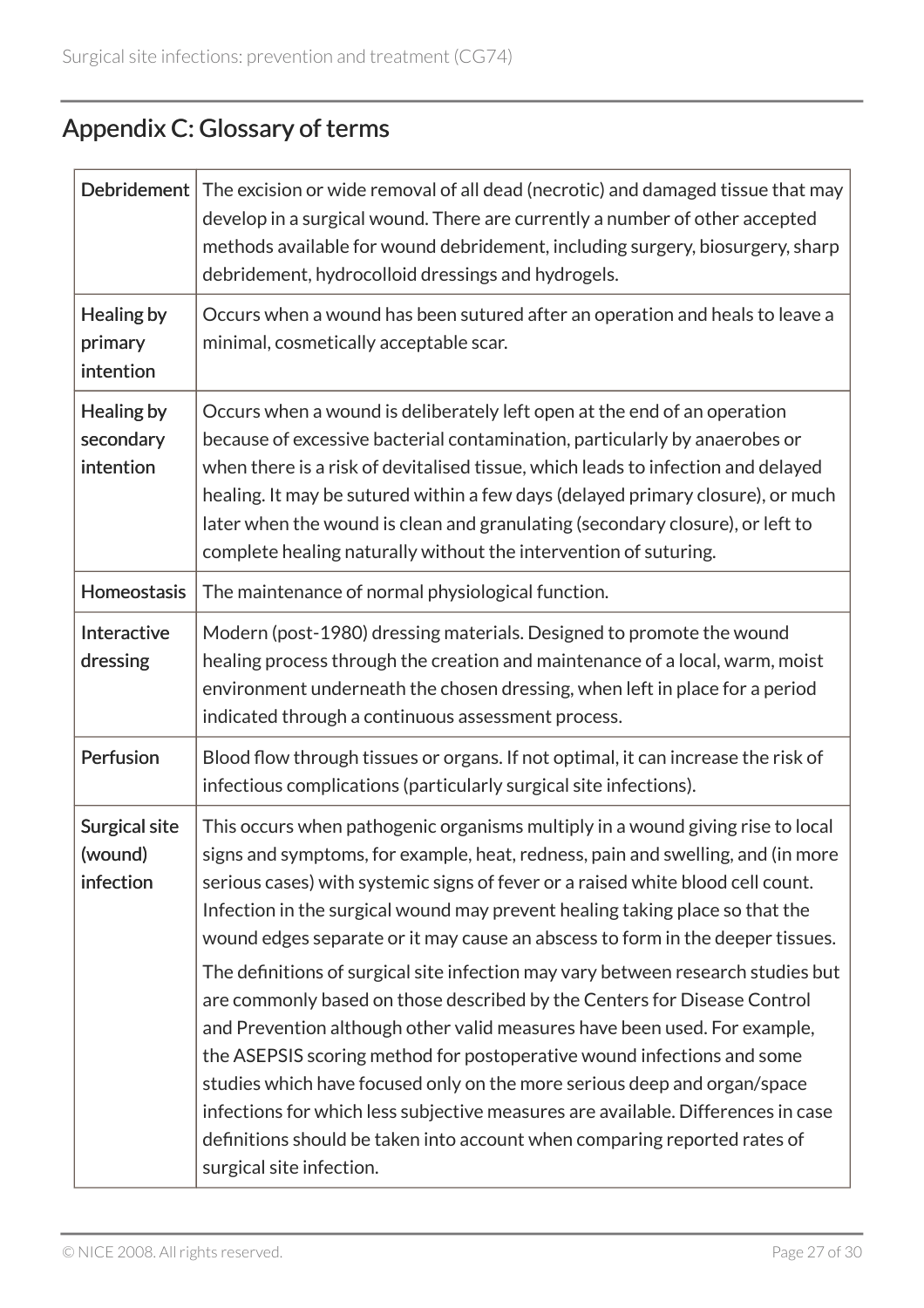| <b>Surgical</b><br>wound<br>classification | Clean: an incision in which no inflammation is encountered in a surgical<br>procedure, without a break in sterile technique, and during which the<br>respiratory, alimentary or genitourinary tracts are not entered.                                                                                                                           |
|--------------------------------------------|-------------------------------------------------------------------------------------------------------------------------------------------------------------------------------------------------------------------------------------------------------------------------------------------------------------------------------------------------|
|                                            | Clean-contaminated: an incision through which the respiratory, alimentary, or<br>genitourinary tract is entered under controlled conditions but with no<br>contamination encountered.                                                                                                                                                           |
|                                            | Contaminated: an incision undertaken during an operation in which there is a<br>major break in sterile technique or gross spillage from the gastrointestinal<br>tract, or an incision in which acute, non-purulent inflammation is encountered.<br>Open traumatic wounds that are more than 12-24 hours old also fall into this<br>category.    |
|                                            | Dirty or infected: an incision undertaken during an operation in which the<br>viscera are perforated or when acute inflammation with pus is encountered (for<br>example, emergency surgery for faecal peritonitis), and for traumatic wounds<br>where treatment is delayed, there is faecal contamination, or devitalised tissue<br>is present. |
|                                            |                                                                                                                                                                                                                                                                                                                                                 |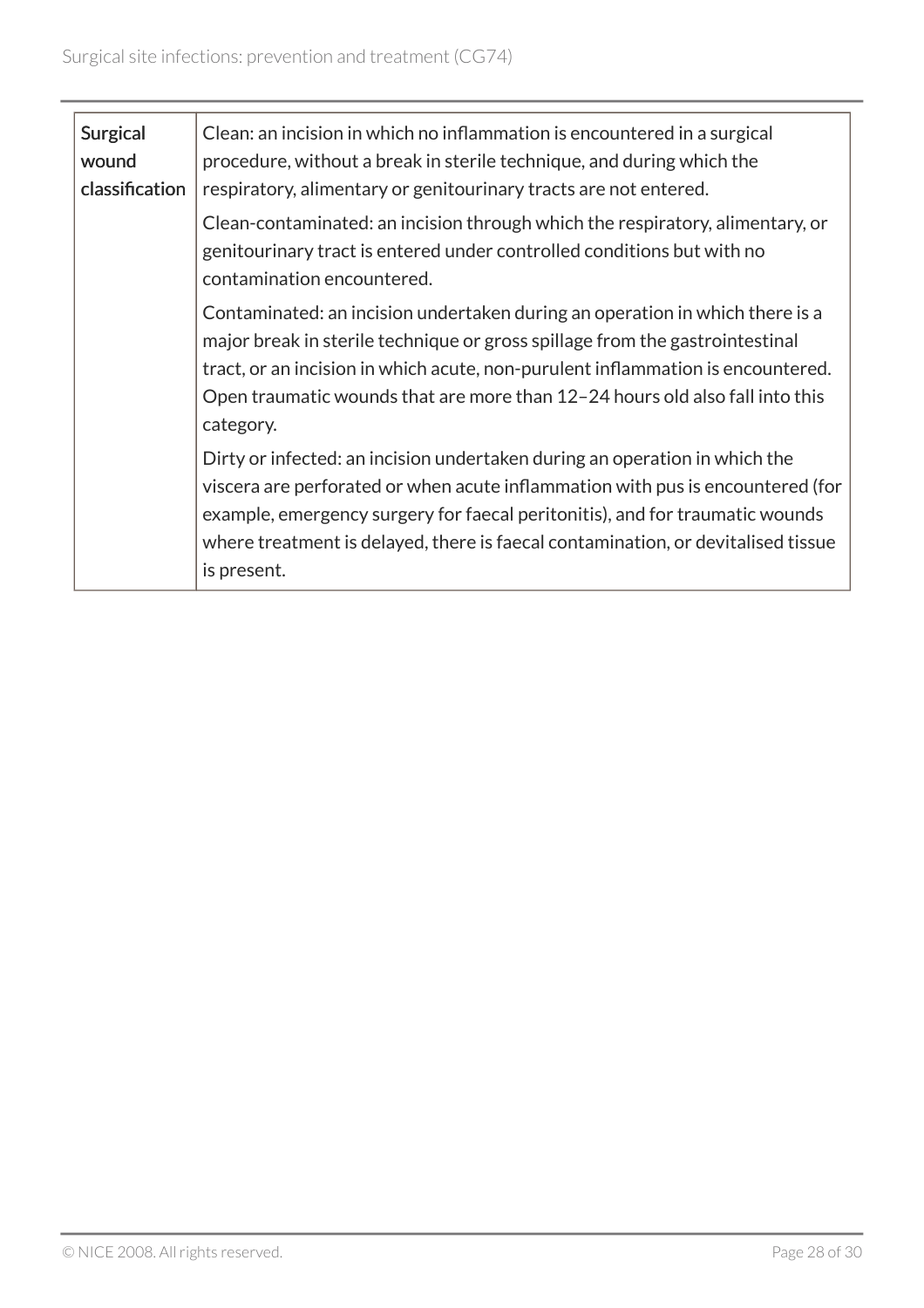# <span id="page-28-0"></span>About this guideline

NICE clinical guidelines are recommendations about the treatment and care of people with specific diseases and conditions in the NHS in England and Wales.

The guideline was developed by the National Collaborating Centre for Women's and Children's Health. The Collaborating Centre worked with a group of healthcare professionals (including consultants, GPs and nurses), patients and carers, and technical staff, who reviewed the evidence and drafted the recommendations. The recommendations were finalised after public consultation.

The methods and processes for developing NICE clinical guidelines are described in [The guidelines](http://www.nice.org.uk/about/what-we-do/our-programmes/nice-guidance/nice-guidelines/nice-clinical-guidelines) [manual](http://www.nice.org.uk/about/what-we-do/our-programmes/nice-guidance/nice-guidelines/nice-clinical-guidelines).

This guideline updates and replaces NICE technology appraisal guidance 24 (published April 2001).

The recommendations from this guideline have been incorporated into a [NICE Pathway.](http://pathways.nice.org.uk/pathways/prevention-and-control-of-healthcare-associated-infections) We have produced [information for the public](http://www.nice.org.uk/guidance/cg74/informationforpublic) explaining this guideline. Tools to help you put the guideline into practice and information about the evidence it is based on are also [available.](http://www.nice.org.uk/guidance/cg74)

### Changes after publication

January 2012: minor maintenance

March 2013: minor maintenance

### Your responsibility

This guidance represents the view of NICE, which was arrived at after careful consideration of the evidence available. Healthcare professionals are expected to take it fully into account when exercising their clinical judgement. However, the guidance does not override the individual responsibility of healthcare professionals to make decisions appropriate to the circumstances of the individual patient, in consultation with the patient and/or guardian or carer, and informed by the summary of product characteristics of any drugs they are considering.

Implementation of this guidance is the responsibility of local commissioners and/or providers. Commissioners and providers are reminded that it is their responsibility to implement the guidance, in their local context, in light of their duties to avoid unlawful discrimination and to have